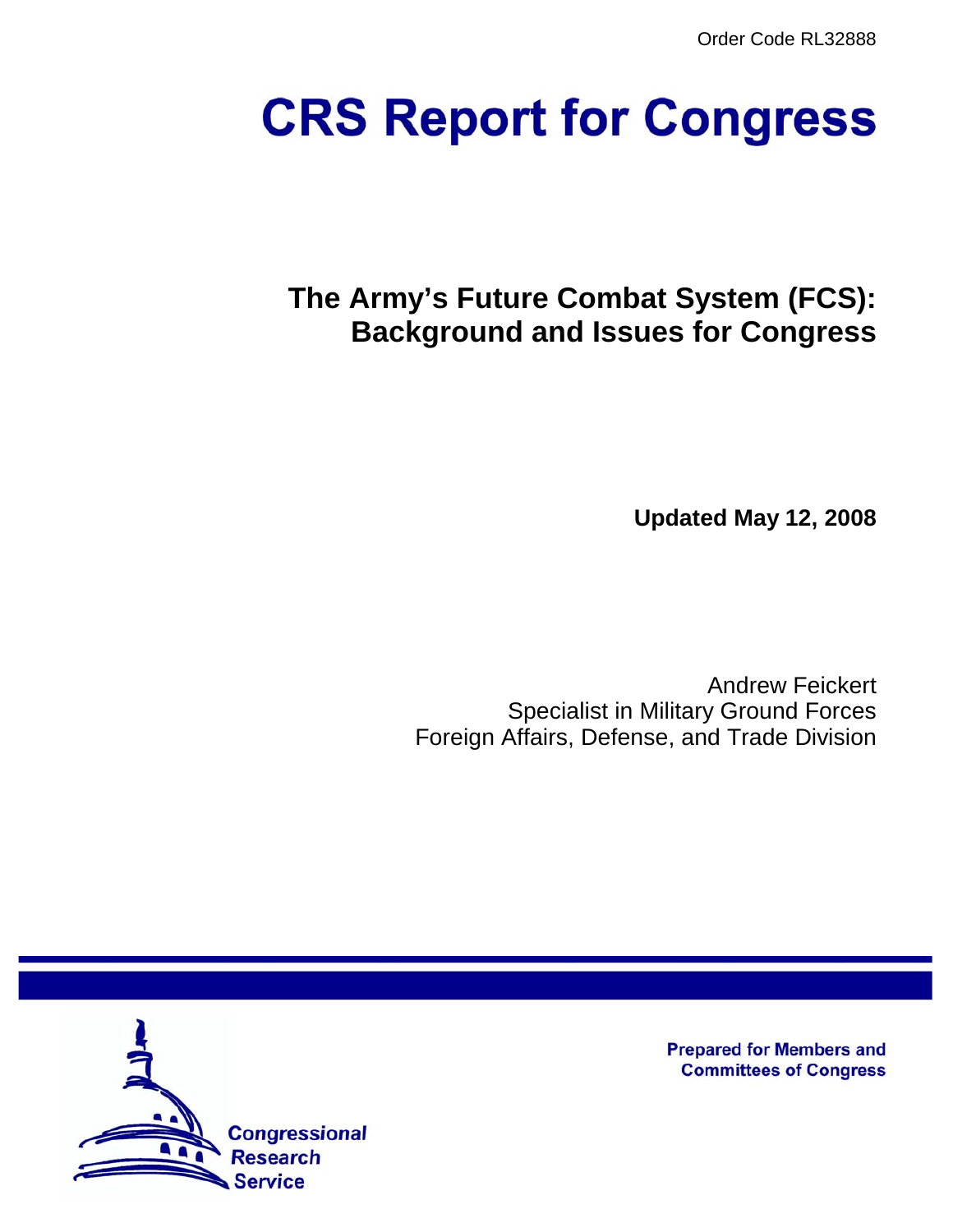# The Army's Future Combat System (FCS): Background and Issues for Congress

#### **Summary**

The Future Combat System (FCS) is the U.S. Army's multiyear, multibillion dollar program at the heart of the Army's transformation efforts. It is the Army's major research, development, and acquisition program consisting of 14 manned and unmanned systems tied together by an extensive communications and information network. FCS is intended to replace such current systems as the M-1 Abrams tank and the M-2 Bradley infantry fighting vehicle. The FCS program has been characterized by the Army and others as a high-risk venture due to the advanced technologies involved and the challenge of networking all of the FCS subsystems together so that FCS-equipped units can function as intended.

The FCS program exists in a dynamic national security environment which could significantly influence the program's outcome. The Administration has committed the United States to "the Long War," a struggle that could last for decades as the United States and its allies attempt to locate and destroy terrorist networks worldwide. Some question if FCS, envisioned and designed prior to September 11, 2001 to combat conventional land forces, is relevant in this "Long War" where counterinsurgency and stabilization operations feature prominently. The FCS program has achieved a number of programmatic milestones and is transitioning from a purely conceptual program to one where prototypes of many of the 14 FCS systems are under development. With a variety of estimates on the total cost of the FCS program, questions have been raised about FCS affordability, and the Army cites anticipated budgetary constraints for the recent restructuring of the program from 18 to 14 systems.

The overall FCS program is in a variety of developmental phases, with some technologies on the verge of being fielded to units and others still under development with varying degrees of success. The  $110<sup>th</sup>$  Congress, in its appropriation, authorization, and oversight roles may wish to review the FCS program in terms of its projected capabilities and program costs. This report will be updated as the situation warrants.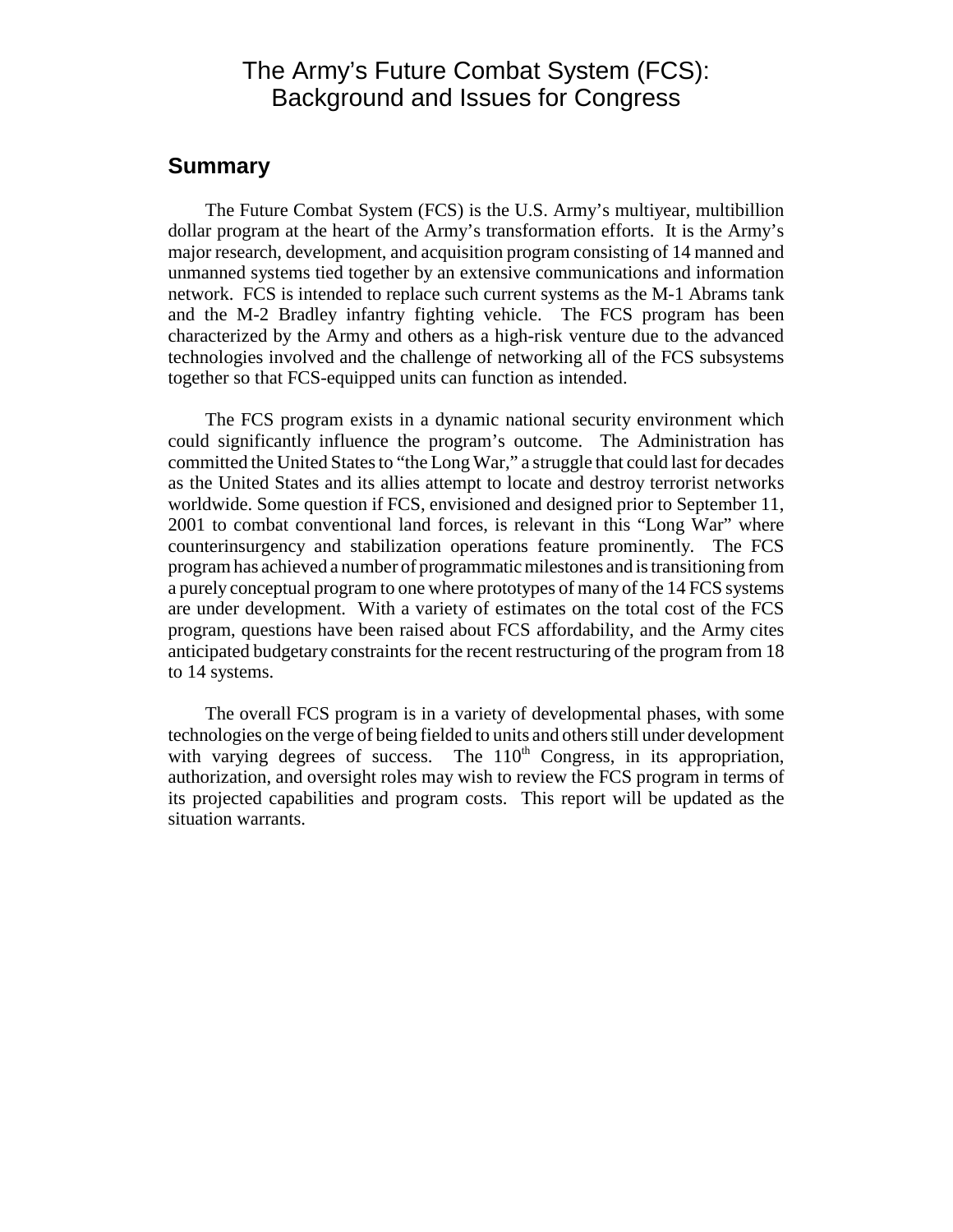# **Contents**

| Warfighter Information Network - Tactical (WIN-T)  11                              |  |
|------------------------------------------------------------------------------------|--|
|                                                                                    |  |
|                                                                                    |  |
|                                                                                    |  |
|                                                                                    |  |
| FY2009 Defense Authorization Bill (H.R. 5658) Markup  14                           |  |
|                                                                                    |  |
|                                                                                    |  |
|                                                                                    |  |
|                                                                                    |  |
|                                                                                    |  |
|                                                                                    |  |
| FCS and Counterinsurgency and Stabilization Operations  19                         |  |
|                                                                                    |  |
|                                                                                    |  |
|                                                                                    |  |
|                                                                                    |  |
|                                                                                    |  |
|                                                                                    |  |
|                                                                                    |  |
|                                                                                    |  |
|                                                                                    |  |
|                                                                                    |  |
|                                                                                    |  |
| Medical Vehicle - Evacuation (MV-E) and Medical Vehicle -                          |  |
| Treatment (MV-T) $\dots\dots\dots\dots\dots\dots\dots\dots\dots\dots\dots\dots 22$ |  |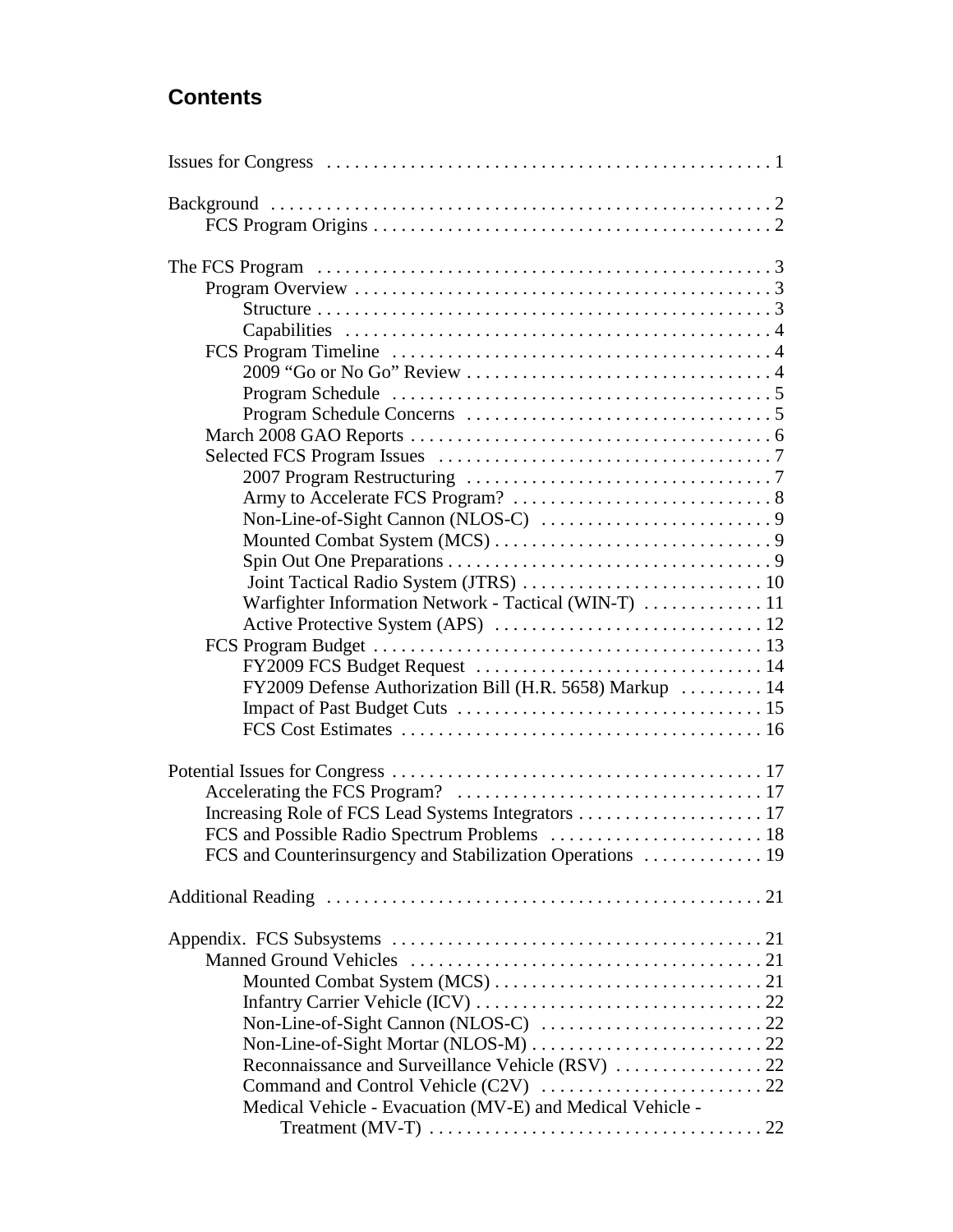| Multifunctional Utility/Logistics and Equipment Vehicle (MULE) 24 |  |
|-------------------------------------------------------------------|--|
|                                                                   |  |
|                                                                   |  |
|                                                                   |  |
|                                                                   |  |
|                                                                   |  |
| System-of-Systems Common Operating Environment (SOSCOE) 25        |  |
|                                                                   |  |
|                                                                   |  |
|                                                                   |  |
| Intelligence, Reconnaissance and Surveillance (ISR) Systems  26   |  |

# **List of Tables**

|--|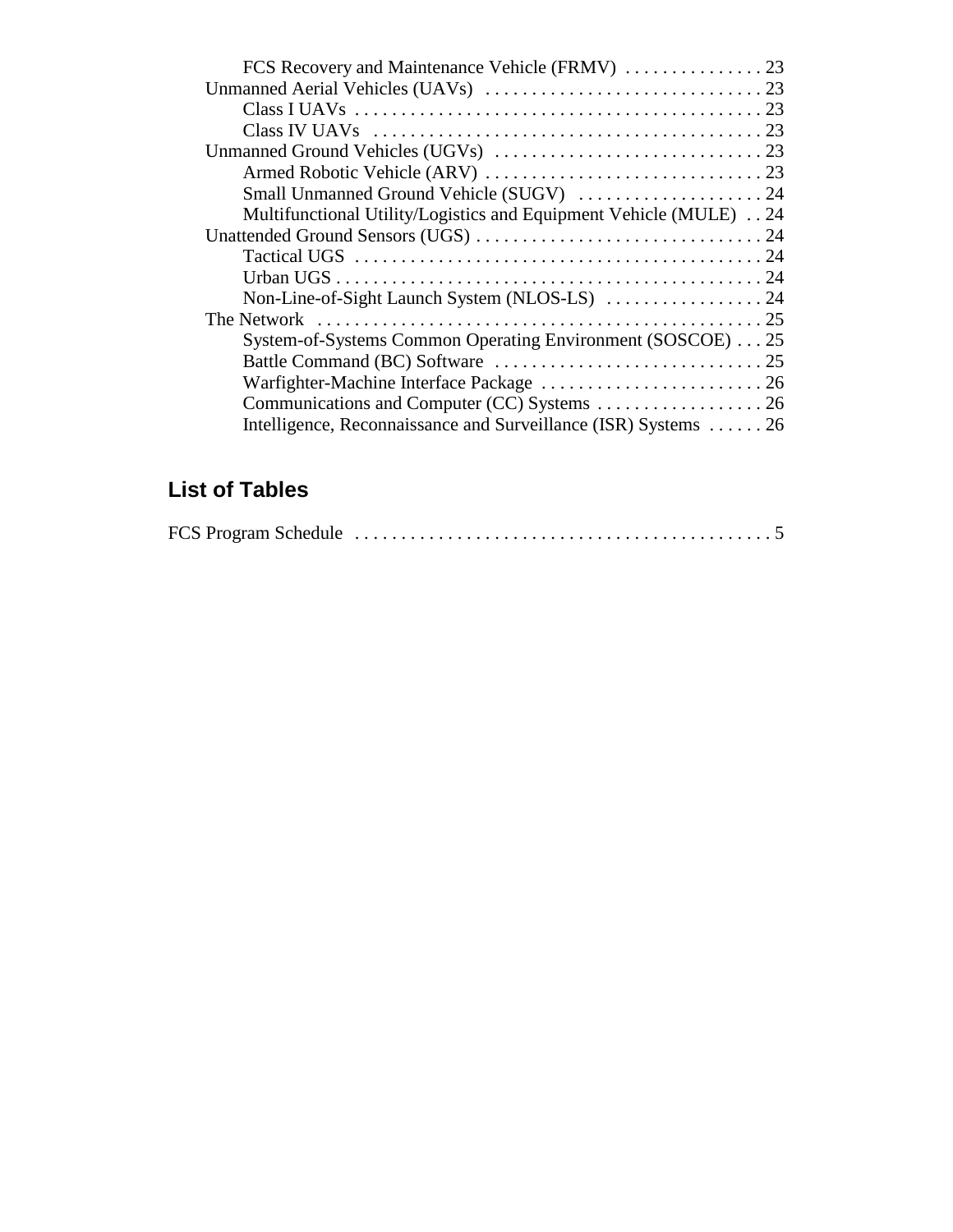# The Army's Future Combat System (FCS): Background and Issues for Congress

# **Issues for Congress**

The Future Combat System (FCS) is the Army's multiyear, multibillion-dollar program at the heart of the Army's transformation efforts. It is the Army's major research, development, and acquisition program for the foreseeable future and is to consist of 14 manned and unmanned systems tied together by an extensive communications and information network. FCS is intended to replace such current systems as the M-1 Abrams tank and the M-2 Bradley infantry fighting vehicle. The FCS program has been characterized by the Army and others as a high-risk venture due to the advanced technologies involved as well as the challenge of networking all of the FCS subsystems together. The Army's success criteria for FCS is that it should be "as good as or better than" the Army's current force in terms of "lethality, survivability, responsiveness, and sustainability."<sup>1</sup>

The primary issues presented to 110<sup>th</sup> Congress are the capabilities and affordability of the FCS program, and the likelihood, given a myriad of factors, that the Army will be able to field its first FCS-equipped brigade by 2014 and eventually field up to 15 FCS-equipped brigades. Key oversight questions for consideration include:

- The feasibility of accelerating certain aspects of the FCS program;
- The increasing role of lead systems integrators in FCs program management;
- ! Possible radio spectrum and satellite problems; and
- FCS in counterinsurgency and stabilization operations.

The  $110<sup>th</sup>$  Congress's decisions on these and other related issues could have significant implications for U.S. national security, Army funding requirements, and future congressional oversight activities. This report will address a variety of issues including the program's timeline, budget, program management issues, current program developmental progress and challenges, and FCS's relevance in the current and potential future security environments.

<sup>&</sup>lt;sup>1</sup> Government Accountability Office (GAO) Report "Defense Acquisitions: Improved Business Case is Needed for Future Combat System's Successful Outcome," GAO-06-367, March 2006, p. 2.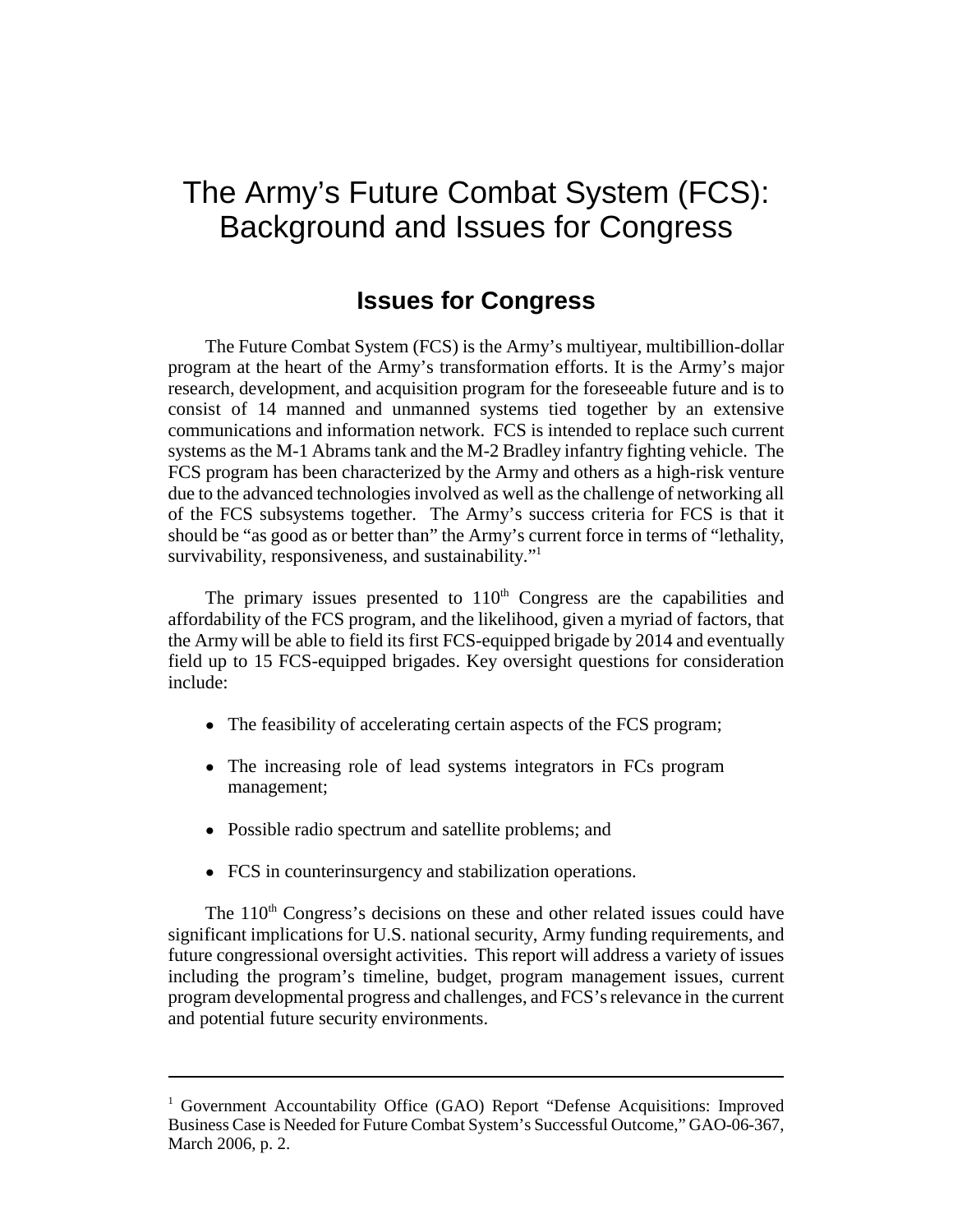# **Background**

#### **FCS Program Origins**

In October 1999, then Chief of Staff of the Army (CSA) General Eric Shinseki introduced the Army's transformation strategy which was intended to convert all of the Army's divisions (called Legacy Forces) into new organizations called the Objective Force. General Shinseki's intent was to make the Army lighter, more modular, and — most importantly — more deployable. General Shinseki's deployment goals were to deploy a brigade<sup>2</sup> in four days, a division in five days, and five divisions in 30 days.<sup>3</sup> As part of this transformation, the Army adopted the Future Combat System (FCS) as a major acquisition program to equip the Objective Force. $4$ 

This transformation, due to its complexity and uncertainty, was scheduled to take place over the course of three decades, with the first FCS-equipped objective force unit reportedly becoming operational in 2011 and the entire force transformed by 2032.<sup>5</sup> In order to mitigate the risk associated with the Objective Force and to address the near-term need for more deployable and capable units, the Army's transformation plan called for the development of brigade-sized units called the Interim Force in both the active Army and the Army National Guard. Some of these seven brigade-sized units,<sup>6</sup> known as both Interim Brigade Combat Teams (IBCTs) or Stryker Brigade Combat Teams<sup>7</sup> (SBCTs), have served in Iraq.<sup>8</sup>

General Shinseki's vision for the FCS was that it would consist of smaller and lighter ground and air vehicles — manned, unmanned, and robotic — and would employ advanced offensive, defensive, and communications/information systems to "outsmart and outmaneuver heavier enemy forces on the battlefield."<sup>9</sup> In order to

<sup>5</sup> Bruce R. Nardulli and Thomas L. McNaugher, "The Army: Toward the Objective Force," in Hans Binnendijk, ed. Transforming America's Military (National Defense University Press, 2002), p. 106.

<sup>6</sup> The Army currently plans to field six active and one National Guard Stryker Brigade Combat Teams.

 $7$  The Stryker is the Army's name for the family of wheeled armored vehicles which will constitute most of the brigade's combat and combat support vehicles.

<sup>8</sup> Annex A (Modular Conversion) to Army Campaign Plan, Change 2, September 30, 2005, p. A-1.

<sup>9</sup> The following description of the early stages of the FCS program is taken from Frank (continued...)

 $2$  According to Department of the Army Pamphlet 10-1, "Organization of the United States Army," dated June 14, 1994, a brigade consists of approximately 3,000 to 5,000 soldiers and a division consists of approximately 10,000 to 18,000 soldiers.

<sup>&</sup>lt;sup>3</sup> Frank Tiboni, "Army's Future Combat Systems at the Heart of Transformation," Federal Computer Week, February 9, 2004.

<sup>4</sup> James Jay Carafano, "The Army Goes Rolling Along: New Service Transformation Agenda Suggests Promise and Problems," *Heritage Foundation*, February 23, 2004, p. 5.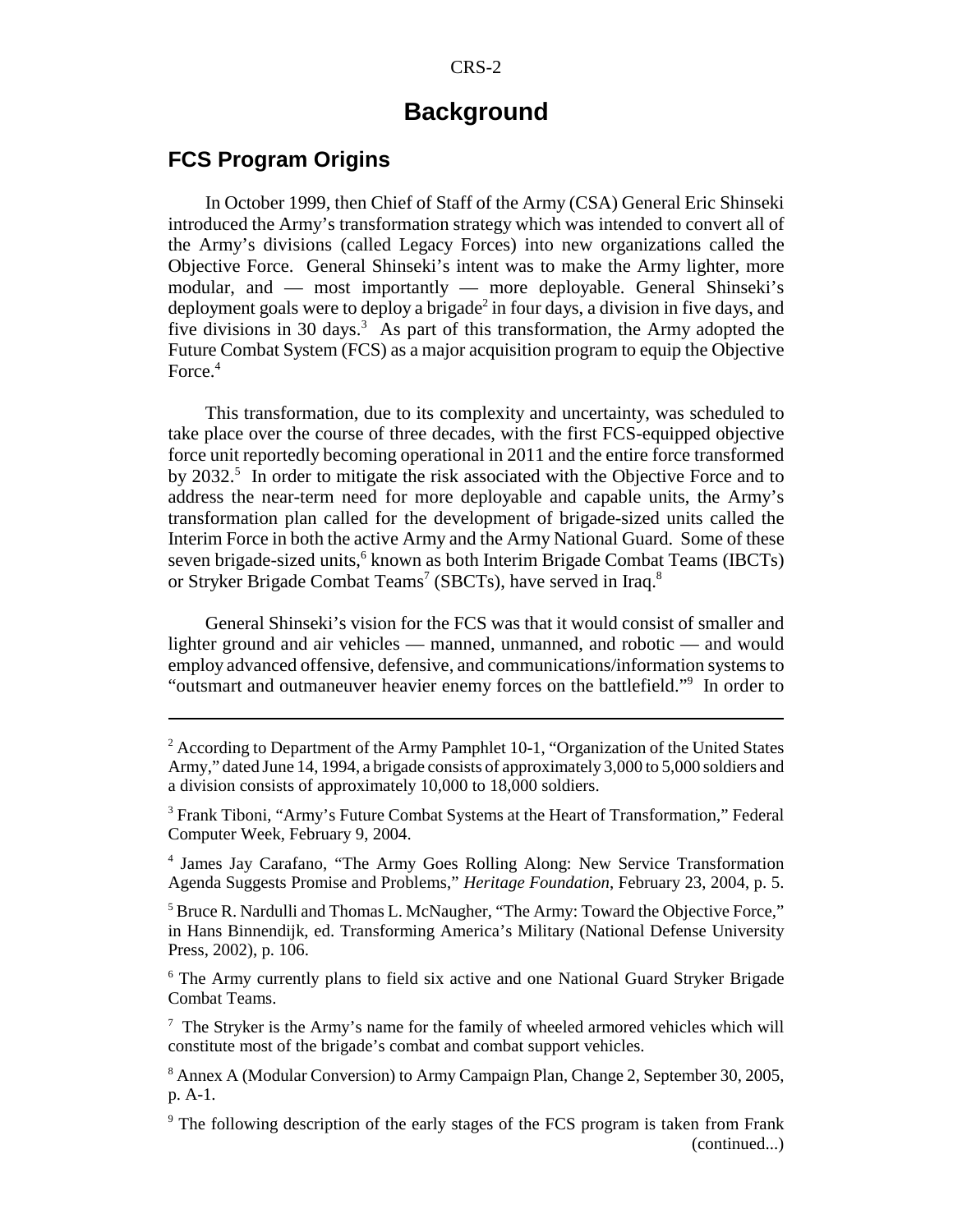initiate the FCS program, General Shinseki turned to the Defense Advanced Research Projects Agency (DARPA), not only because of its proven ability to manage highly conceptual and scientifically challenging projects, but also because he reportedly felt that he would receive a great deal of opposition from senior Army leaders who advocated heavier and more powerful vehicles such as the M-1 Abrams tank and the M-2 Bradley infantry fighting vehicle. In May 2000, DARPA awarded four contracts to four industry teams to develop FCS designs and in March 2002, the Army chose Boeing and Science Applications International Corporation (SAIC) to serve as the lead systems integrators to oversee certain aspects of the development of the FCS's 18 original systems. On May 14, 2003, the Defense Acquisition Board<sup>10</sup> (DAB) approved the FCS's next acquisition phase and in August 2004 Boeing and SAIC awarded contracts to 21 companies to design and build its various platforms and hardware and software.

# **The FCS Program**

### **Program Overview<sup>11</sup>**

The Army describes FCS as a joint (involving the other services) networked "system of systems." FCS systems are to be connected by means of an advanced network architecture that would permit connectivity with other services, situational awareness and understanding, and synchronized operations that are currently unachievable by Army combat forces. FCS is intended to network with existing forces, systems currently in development, and systems that will be developed in the future. The FCS is to be incorporated into the Army's brigade-sized modular force structure.

**Structure.** FCS units would include the following:

- Unattended ground sensors (UGS);
- Two classes of unmanned aerial vehicles (UAVs);
- Three classes of unmanned ground vehicles (UGVs): the Armed Robotic Vehicle - Assault (Light) (ARV-A-L), the Small Unmanned Ground Vehicle (SUGV), and the Multifunctional Utility/Logistics and Equipment Countermine and Transport Vehicle (MULE-T);
- Eight types of Manned Ground Vehicles (MGVs);
- The Network; and
- The individual soldier and his personal equipment and weapons.

<sup>&</sup>lt;sup>9</sup> (...continued)

Tiboni's Army's Future Combat Systems at the Heart of Transformation.

 $10$  The Defense Acquisition Board (DAB) is the Defense Department's senior-level forum for advising the Under Secretary of Defense for Acquisition, Technology, and Logistics (USD(AT&L)) on critical decisions concerning DAB-managed programs and special interest programs.

<sup>&</sup>lt;sup>11</sup> Information in this section is taken from the Army's official FCS website [http://www.army.mil/fcs/overview.html].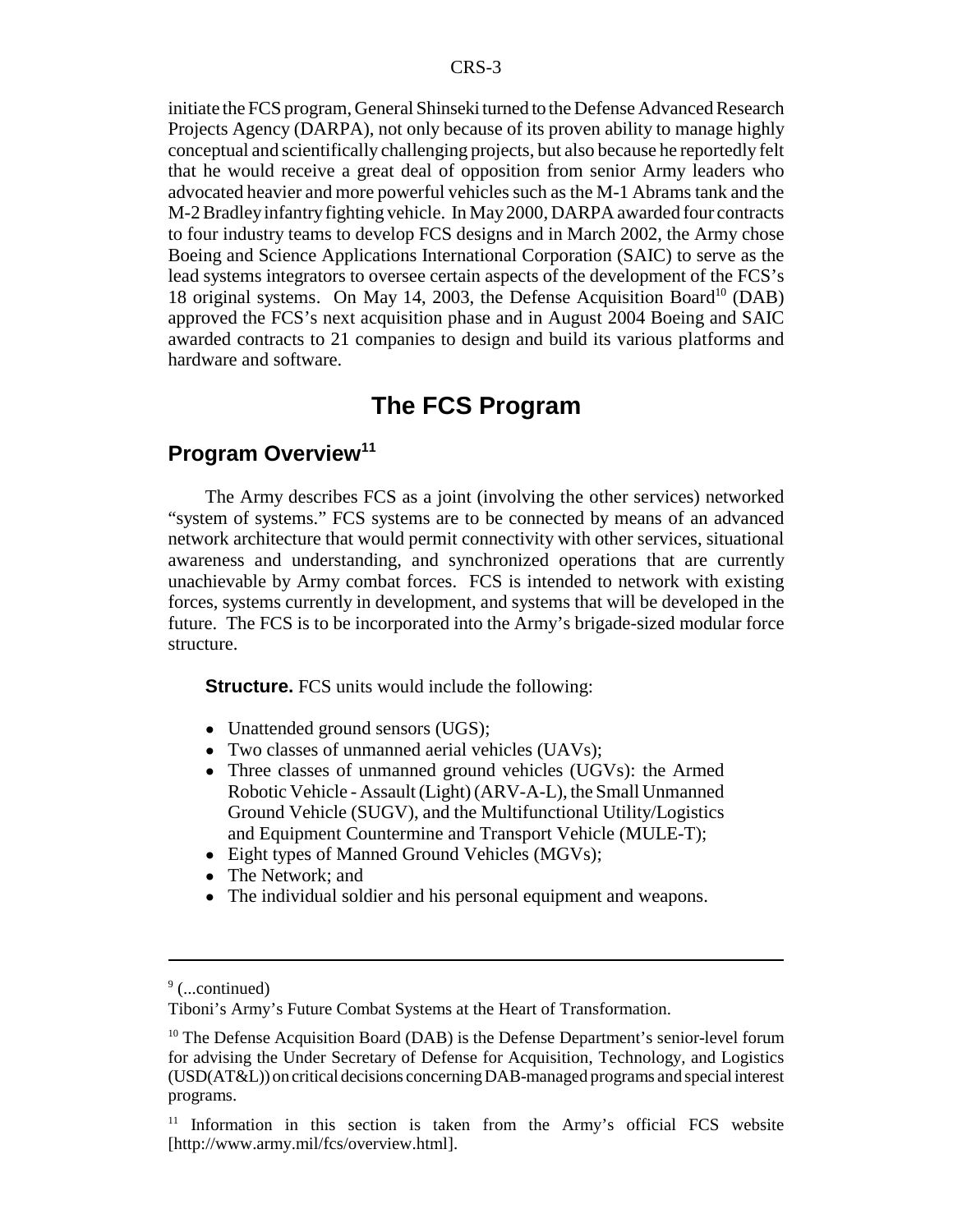The FCS is to serve as the core building block of the Army's Future Force. FCSequipped brigade combat teams (BCTs) are to consist of:

- Three FCS-equipped Combined Arms battalions (CABs);
- One Non-Line-of-Sight (NLOS) Cannon battalion;
- One Reconnaissance, Surveillance, and Target Acquisition (RSTA) squadron;
- One Forward Support battalion (FSB);
- One Brigade Intelligence and Communications company (BICC); and
- One Headquarters company.

For a more detailed description of FCS subsystems, see **Appendix A**.

**Capabilities.**12 According to the Army, the FCS Brigade Combat Team (BCT) will be designed to be:

- Self- sufficient for 72 hours of high-intensity combat;
- Self- sufficient for seven days in a low to mid-intensity environment;
- Able to reduce the traditional logistics footprint for fuel, water, ammunition, and repair parts by 30% to 70%;
- Sixty percent more strategically deployable than current heavy BCTs; and
- Able to operate across larger areas with fewer soldiers.

#### **FCS Program Timeline**

FCS is currently moving towards the System of Systems Preliminary Design Review (PDR) now scheduled for February 2009. The PDR is described as "a multidisciplined technical review to ensure that a system is ready to proceed into detailed design and can meet stated performance requirements within cost, schedule, risk, and other system restraints."13

**2009 "Go or No Go" Review.**14 In 2006 Congress directed that after the February 2009 FCS System of Systems Preliminary Design Review (PDR), that DOD conduct a FCS Milestone Review to assess (1) if warfighter's needs are valid and can best be met through the FCS program; (2) whether the concept of the program can be developed and produced within existing resources; and (3) should FCS continue as currently structured, continue in a restructured form or; (4) be terminated. A specific date in 2009 for this review has not yet been established.

 $12$  Information in this section is taken from the 2007 Army Modernization Plan, March 5, 2007, pp. 8-11, and FCS Brigade Combat Team 14+1+1 Systems Overview 14 March 2007, at [http://www.army.mil/fcs/whitepaper/FCSwhitepaper07.pdf].

<sup>&</sup>lt;sup>13</sup> "Glossary of Defense Acquisition Acronyms and Terms," Defense Acquisition University, Fort Belvoir, VA,  $12<sup>th</sup>$  ed., July 2005, p. B-121.

<sup>&</sup>lt;sup>14</sup> For information in this section see P.L. 109-364, John Warner National Defense Authorization Act for Fiscal Year 2007, Section 214.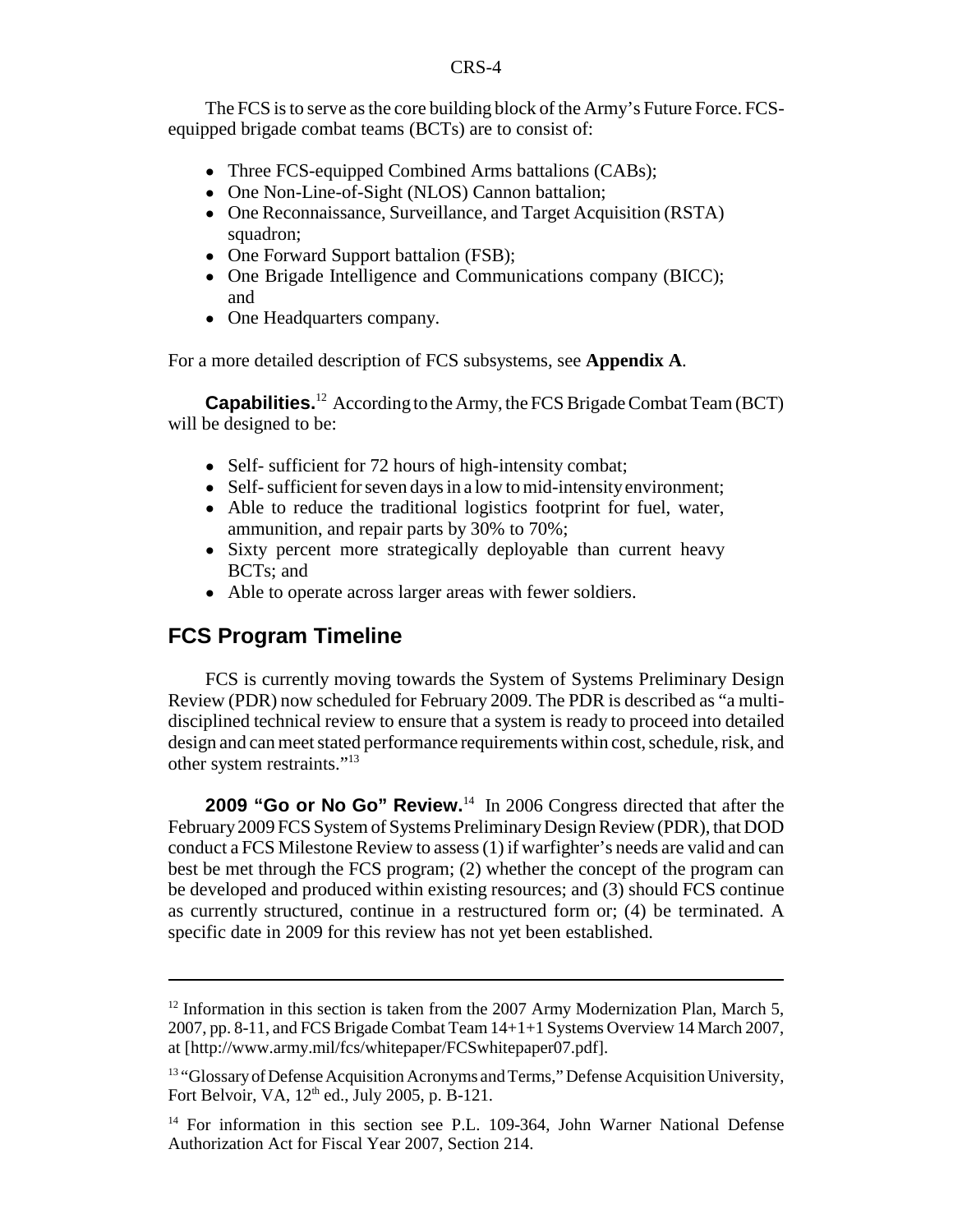**Program Schedule.** At present, the FCS program is operating under the schedule depicted below:

| Event                                                                  | Date (FY) | <b>Event description</b>                                                                                                                                                                                                                                                                                                                        |
|------------------------------------------------------------------------|-----------|-------------------------------------------------------------------------------------------------------------------------------------------------------------------------------------------------------------------------------------------------------------------------------------------------------------------------------------------------|
| <b>Systems of Systems</b><br><b>Preliminary Design</b><br>Review (PDR) | 2009      | A technical review to evaluate the progress and<br>technical adequacy of each major program item.<br>It also examines compatibility with performance<br>and engineering requirements.                                                                                                                                                           |
| FCS Milestone "Go or<br>No Go" Review                                  | 2009      | A DOD review established by Section 214, P.L.<br>109-364 to determine if the FCS program should<br>continue as planned, be restructured, or be<br>terminated.                                                                                                                                                                                   |
| <b>Critical Design</b><br>Review (CDR)                                 | 2011      | A technical review to determine if the detailed<br>design satisfies performance and engineering<br>Also determines compatibility<br>requirements.<br>between equipment, computers, and personnel.<br>Assesses producibility and program risk areas.                                                                                             |
| Design Readiness<br>Review                                             | 2011      | Evaluates design maturity, based on the number<br>of successfully completed system and subsystem<br>design reviews.                                                                                                                                                                                                                             |
| Milestone C                                                            | 2013      | Milestone C approves the program's entry into<br>the Production and Deployment (P&D) Phase.<br>The P&D Phase consists of two efforts - Low<br>Rate Initial Production (LRIP) and Full Rate<br>Production and Deployment (FRP&D). The<br>purpose of the P&D Phase is to achieve an<br>operational capability that satisfies the mission<br>need. |
| <b>Initial Operational</b><br>Capability (IOC)                         | 2015      | IOC is defined as the first attainment of the<br>capability to employ the system as intended.<br>(Part of the P&D Phase).                                                                                                                                                                                                                       |
| <b>Full Operational</b><br>Capability                                  | 2017      | The full attainment of the capability to employ<br>the system, including a fully manned, equipped,<br>trained, and logistically supported force. (Part<br>of the P&D Phase).                                                                                                                                                                    |

# **FCS Program Schedule15**

**Note:** Event descriptions in this table are taken from the Defense Acquisition Acronyms and Terms Glossary published by the Defense Acquisition University, Fort Belvoir, VA, 12<sup>th</sup> ed., July 2005.

**Program Schedule Concerns.** The Government Accountability Office (GAO) has monitored of the FCS program since its inception. One of GAO's continuing program schedule concerns is that:

<sup>&</sup>lt;sup>15</sup> MG Charles A. Cartwright and Mr. Tony Melita, Future Combat Systems (Brigade Combat Team) Defense Acquisition Board In-Process Review, June 13, 2007, p. 4.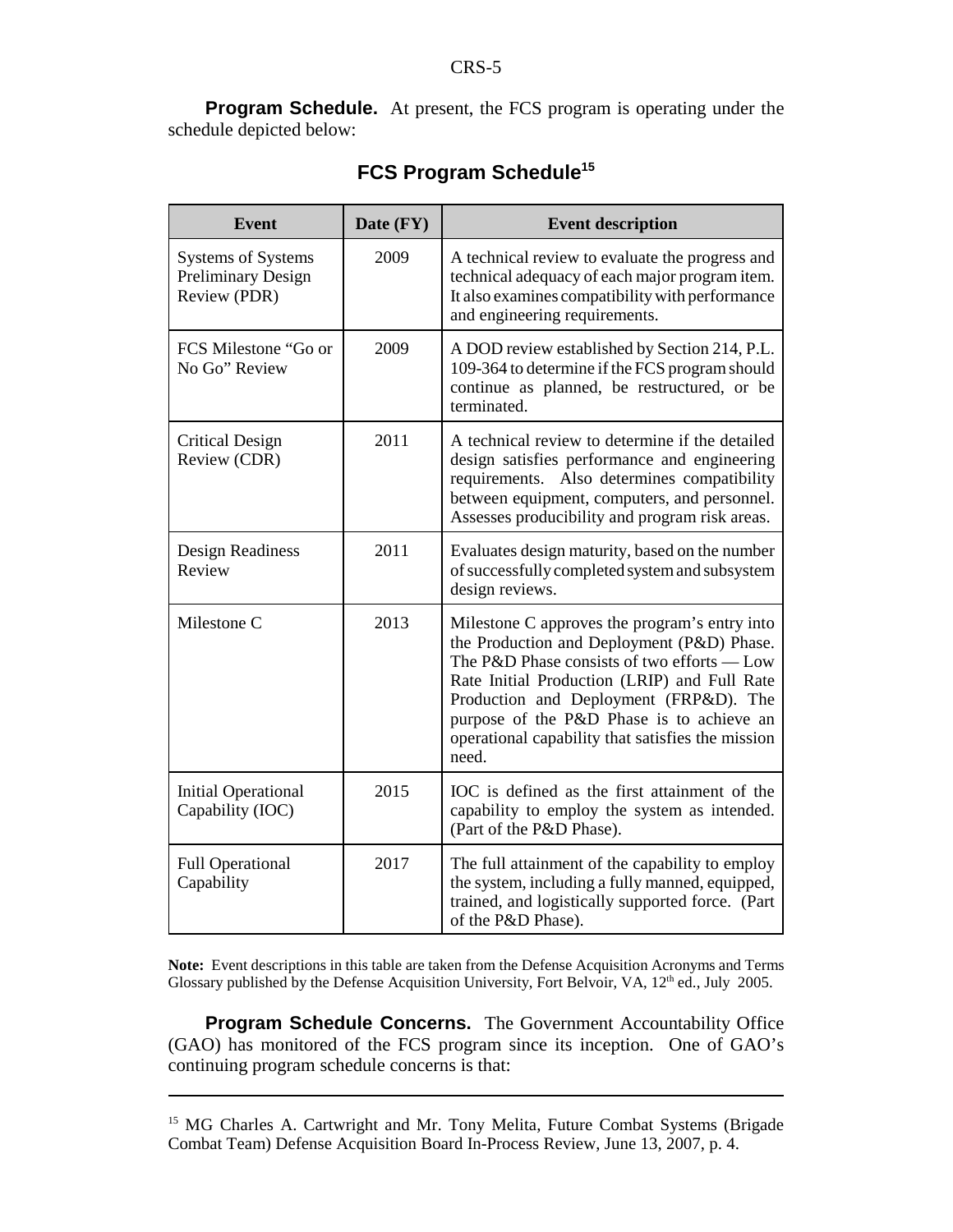FCS design and production maturity are not likely to be demonstrated until after the production decision is made. The critical design review will be held much later on FCS than on other programs, and the Army will not be building production-representative prototypes to test before production. The first major test of the network and FCS together with a majority of prototypes will not take place until 2012. Much of the testing up to the 2013 production decision will involve simulations, technology demonstrations, experiments, and single system testing.16

GAO suggests that because testing occurs so close to the production decision, that problems identified during testing will need to be resolved during the production phase, which historically is the most expensive phase in which to correct problems.17

# **March 2008 GAO Reports<sup>18</sup>**

Section 211 of the FY2006 National Defense Authorization Act (P.L. 109-163) requires GAO to report annually on a variety of aspects of the FCS program. In recent reports and testimony GAO recommended:

- That the 2009 DOD FCS Milestone Review be scheduled in a manner where it would be both "well-informed and transparent";
- That objective and quantitative criteria be established that the FCS program will have to meet throughout the remainder of the program;
- That DOD identify viable alternatives to FCS as currently structured that can be considered if FCS fails to meet the criteria established for the 2009 FCS Milestone Review; and
- That the oversight implications of the Army's decision to contract with lead system integrators Boeing and Scientific Applications International Corporation (SAIC) for early production of FCS spin outs, the Non-Line-of-Sight Cannon (NLOS-C) and low rate production of the core FCS program be fully examined.

<sup>&</sup>lt;sup>16</sup> United States Government Accountability Office (GAO), Testimony Before the Subcommittee on Air and Land Forces, Committee on Armed Services, House of Representatives, "Defense Acquisitions: Future Combat System Risks Underscore the Importance of Oversight," GAO-07-672T, March 27, 2007.

 $17$  Ibid.

<sup>&</sup>lt;sup>18</sup> Information in this section is taken from Government Accountability Office (GAO) reports GAO-08-408, "Defense Acquisitions: 2009 is a Critical Juncture for the Army's Future Combat System," and GAO-08-409, "Defense Acquisitions: Significant Challenges Ahead in Developing and Demonstrating Future Combat System's Network and Software," March 7, 2008 and GAO-08-638T, Testimony Before the Subcommittee on Air and Land Forces, Committee on Armed Services, House of Representatives, "Defense Acquisitions: 2009 Review of Future Combat System is Critical to Program's Direction," April 10, 2008.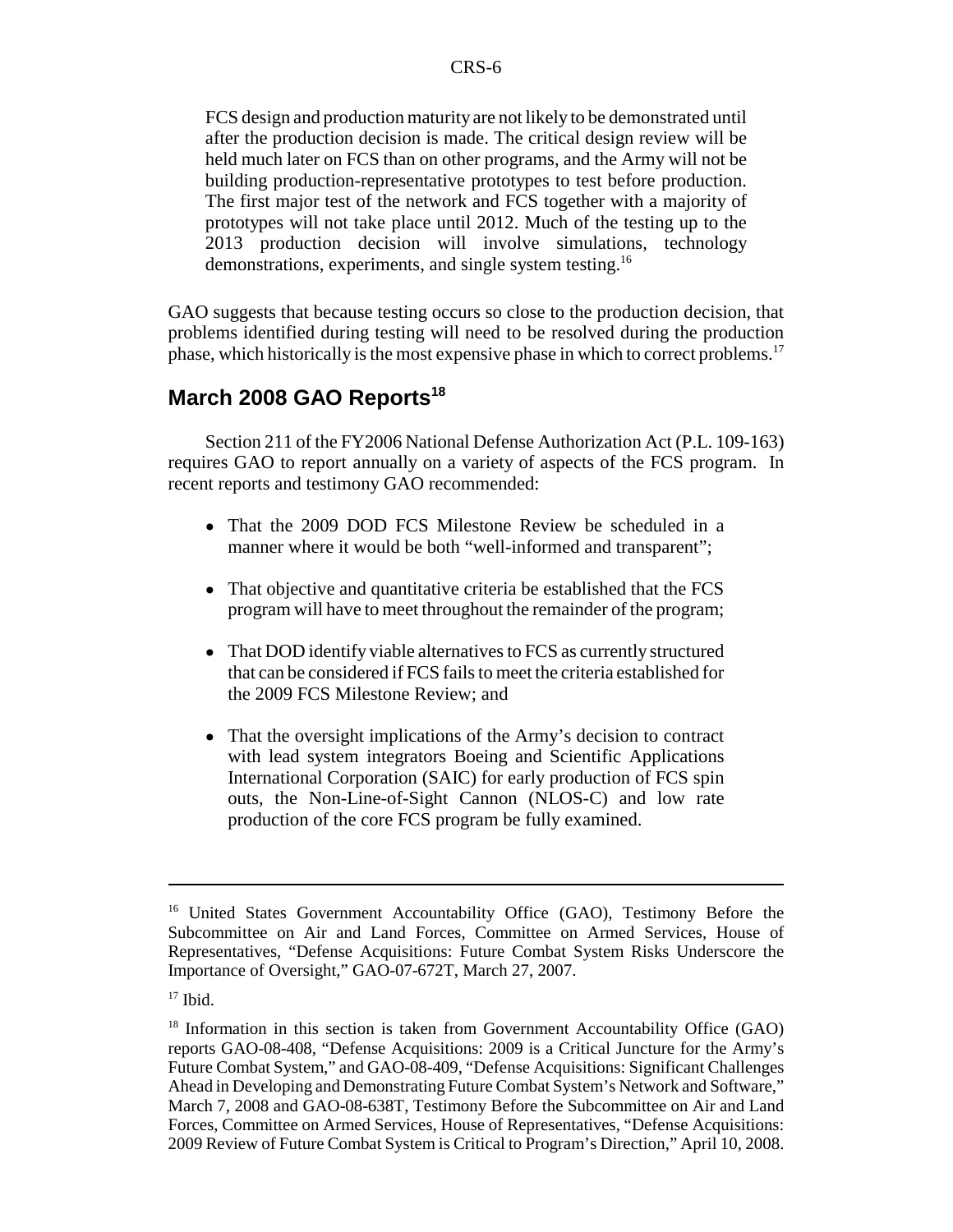According to GAO, the Department of Defense has agreed to establish evaluation criteria for the 2009 FCS Milestone Review and finalize these criteria at the 2008 Defense Acquisition Board review.

#### **Selected FCS Program Issues**

FCS program officials contend that the program "is moving from the drawing board to reality"with some prototype manned ground vehicles (MGVs) currently being built and Spin Out technologies undergoing testing in preparation for fielding to the operational force.19 Selected program issues are examined in the following sections:

**2007 Program Restructuring.** In early 2007 the Army citing "the effects" of budget reductions [by Congress] over the past three years, and the fiscal guidance for future years [DOD]," reduced the scope and delayed the schedule of fielding the FCS.<sup>20</sup> The major element of this restructuring was eliminating Class II and III UAVs (company and battalion-level UAVs, respectively) and deferring the Armed Robotic Vehicle - Reconnaissance, Surveillance, and Target Acquisition until the Army builds its FY2010 Program Objective Memorandum (POM).<sup>21</sup> The Army also separated the Intelligent Munitions System (IMS) from the FCS program, but will produce IMS under another program. This restructuring reduced the FCS program from 18 to 14 systems. In addition, the Army slowed FCS procurement to the rate of one brigade per year starting in 2015, meaning that it will take until 2030 to field all 15 FCS-equipped brigade combat teams — a five-year delay to field the last FCS brigade. The Army has also reduced the number of FCS technology "spin outs" to current forces from four to three — with the first spin out planned to start in 2008. However, the Army will increase the number of brigades receiving spin out technologies from three to six brigades.

The Army maintains that this restructuring will save the Army \$3.4 billion over the next six years, but will "put at risk our ability to reach the full tactical and operational potential envisioned for FCS."<sup>22</sup> While the Army may believe that reducing the cost of the FCS program by decreasing it from 18 to 14 systems will make FCS less contentious in terms of overall cost, some suggest that while "stretching out" the FCS program will likely decrease yearly FCS production costs, it also means that the Army will need additional funds to keep FCS production lines open longer.23

<sup>19</sup> Kris Osborn, "FCS: Fielding Coming Soon," *Army Times*, April 2, 2007.

 $2007$  Army Modernization Plan, March 5, 2007, p. 8.

<sup>&</sup>lt;sup>21</sup> Information in this section is from Ashley Roque, "Army Retools FCS to Address Congressional, Service Budget Cuts," *Inside the Army*, February 12, 2007.

 $22$  2007 Army Modernization Plan, March 5, 2007, p 9.

<sup>&</sup>lt;sup>23</sup> Ashley Roque, "Army Retools FCS to Address Congressional, Service Budget Cuts," *Inside the Army,* February 12, 2007.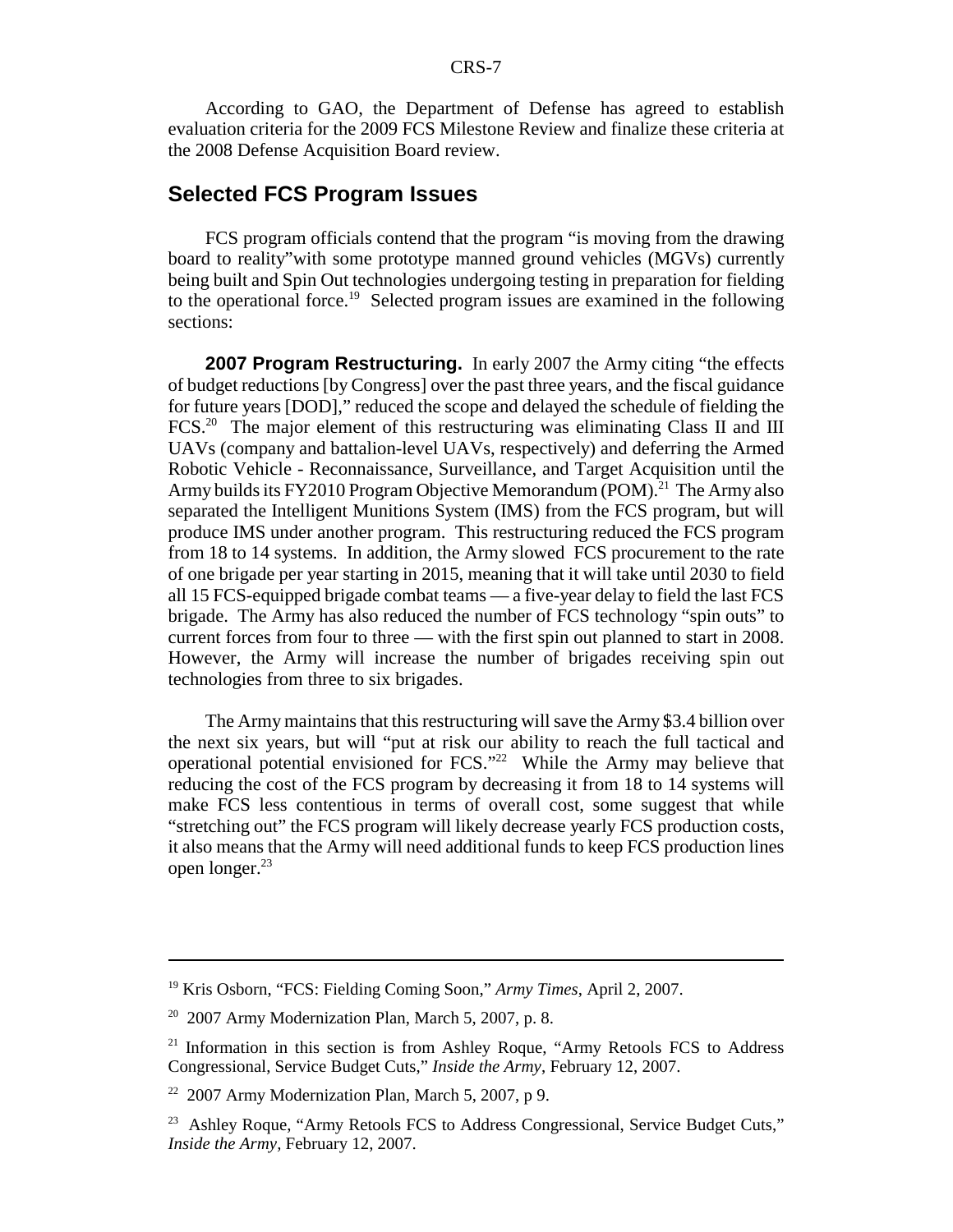**Army to Accelerate FCS Program?** The Army is said to be examining options to accelerate the FCS program, in part due to congressional concerns over current readiness and the availability of future program funds. Representative Abercrombie, Chairman of the House Armed Services Subcommittee on Air and Land Forces has reportedly stated that the committee's priority would be to "address the Army's current readiness crisis," and that "how FCS funding fits into that equation is yet to be determined."<sup>24</sup> Representative Murtha, Chairman of the House Appropriations Defense Subcommittee, has suggested that the Army must be more aggressive in inserting FCS technologies into the Army's current fleet of vehicles, should eliminate some FCS systems, and complete the FCS program in four to five years - offering to "find" \$20 billion in the FY2009 defense budget if the FCS program can be accelerated. The fundamental issue appears to be the overall affordability of the FCS program as it is currently structured, with Secretary of Defense Gates suggesting to the Senate Armed Services Committee in February 2008 that the Department of Defense might not be able to afford to complete the FCS program.25

**Possible Alternatives.**<sup>26</sup> The Army is said to be developing a proposal to accelerate the FCS program which may be presented to Congress in the near future. While the Army has not discussed options for acceleration publically, the following options are said to be under consideration:

- ! Speeding up prototypes of selected FCS MGVs such as the Non-Line-of-Sight Cannon (NLOS-C), the Non-Line-of-Sight Mortar (NLOS-C), the Command and Control Vehicle (C2V), and the Medical Vehicle, and deliver these to operational forces in 2009; and
- Deploying the first FCS-equipped brigade combat team (BCT) in 2012 or 2013 instead of 2015 as currently planned.

While these and other options may be under consideration by the Army, it is unclear how these options would have a discernable near-term impact on improving Army current readiness. Others contend that while accelerating the fielding of certain FCS platforms might be possible, the FCS network and complementary Joint Tactical Radio System (JTRS) remain technologically questionable and both systems are central to any effort to deploy individual FCS systems or entire FCS BCTs. GAO has also noted that

<sup>&</sup>lt;sup>24</sup> Information in this section is taken from Marina Malenic and Daniel Wasserbly, "Abercrombie Skeptical of Acceleration Talk," *InsideDefense.com,* February 25, 2008; Marina Malenic and Daniel Wasserbly "Murtha Offers to Find \$20 Billion this Year: Key Lawmaker Pushes Army to Accelerate FCS, Cut Some Components," *InsideDefense.com,* February 18, 2008; Kris Osborn, "More Trouble Ahead for U.S. Army's FCS," *Defense News,* February 11, 2008.

<sup>25</sup> Kris Osborn, "More Trouble Ahead for U.S. Army's FCS," *Defense News,* February 11, 2008.

<sup>26</sup> Kris Osborn, "U.S. Wants FCS Vehicles Sooner," *Defense News,* March 3, 2008 and "Battle Over Proposal to Speed FCS," *Defense News,* March 24, 2008.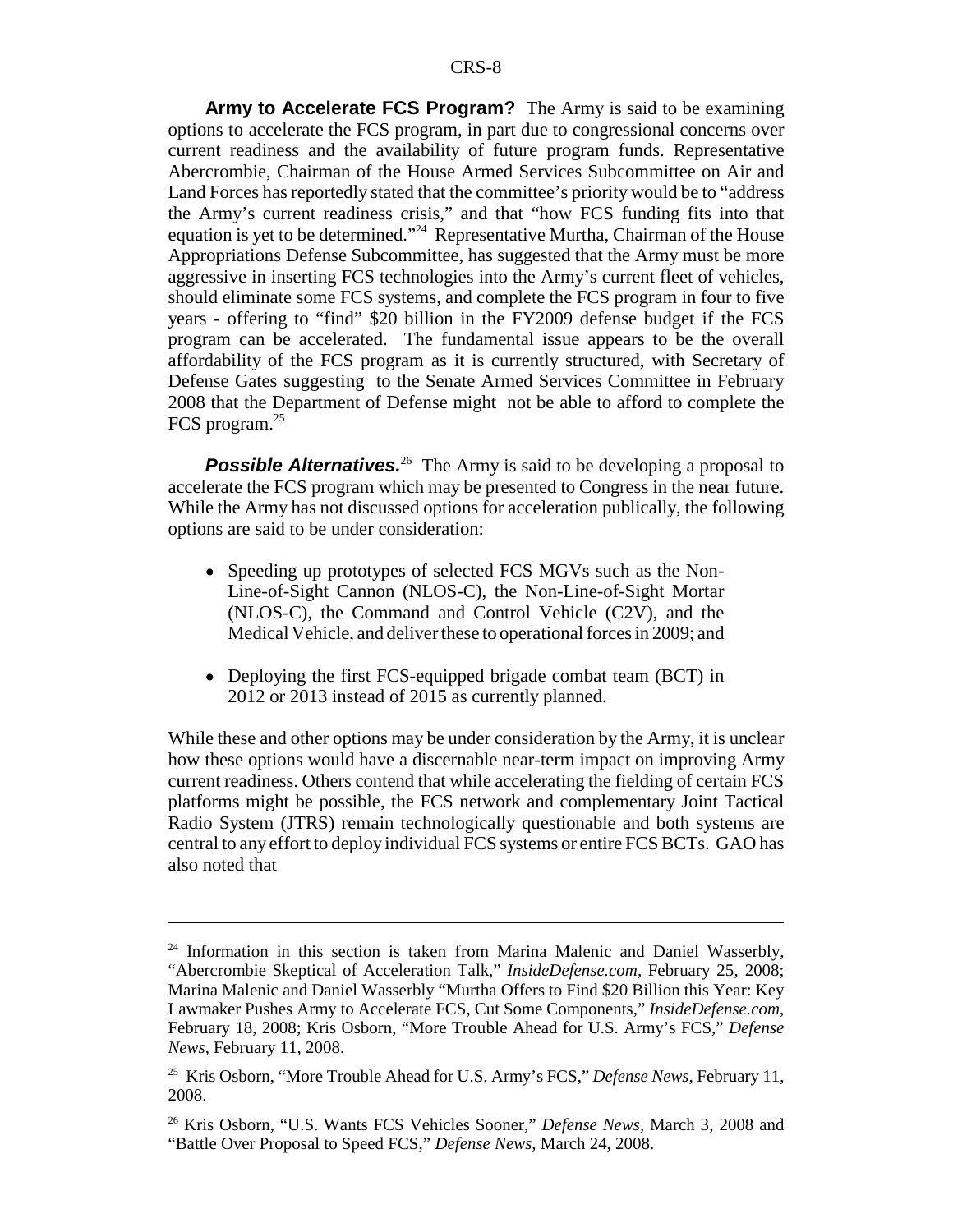Significant management and technical challenges have placed development of the network and software and risk. These risks include, among others, network performance and scalability, immature network architecture, and synchronization of FCS with the Joint Tactical Radio Systems and Warfighter Information Network Tactical programs that have significant technical challenges of their  $own<sup>.27</sup>$ 

Given these aforementioned challenges, it is reasonable to assume that acceleration of these FCS complimentary programs and FCS software development would be even higher risk and might, in fact, be detrimental to the overall FCS program.

**Non-Line-of-Sight Cannon (NLOS-C).**<sup>28</sup> According to Secretary of the Army Geren, the Army will build only five prototype NLOS-Cs in 2008 instead of eight previously planned for due to funding cuts over the past three fiscal years. Secretary Geren said that the three deferred NLOS-Cs would be built in FY2009. The Army expects the inaugural FCS prototype will be fielded in June 2008 but program officials are still attempting to solve cooling system and power distribution issues associated with the hybrid-electric drive system which will be common across all MGVs. These NLOS-C prototypes would be used by the Army Evaluation Task Force (AETF) at Ft. Bliss, TX - the Army unit designated to test and evaluate FCS technologies.

**Mounted Combat System (MCS).**29 The XM360 120mm cannon for the MCS FCS manned ground vehicle - the replacement for the M-1 Abrams main battle tank - is currently undergoing testing at Aberdeen Proving Ground in Maryland. The XM-360 is about one third lighter than the current 120mm cannon mounted on the M-1 Abrams and supposedly can hit targets 8 km away while on the move and up to 12 kms away while stationary.

**Spin Out One Preparations.**<sup>30</sup> Preparations are underway for the first "spin out" of FCS capabilities to units in the field, which is scheduled to begin in FY2008 and run through FY2010. According to Army officials, the Army Evaluation Task Force (AETF) at Ft. Bliss, Texas concluded its initial technical field test for the first

 $27$  GAO-08-409, "Defense Acquisitions: Significant Challenges Ahead in Developing and Demonstrating Future Combat System's Network and Software," March 7, 2008.

 $2<sup>28</sup>$  Information in this section is taken from Daniel Wasserbly, "Geren: Army to Cut Three Copies from FY-08 NLOS-C Production," *InsideDefense.com,* March 3, 2008 and "Army's First FCS Manned Ground Vehicle Prototype Expected in June," *InsideDefense.com,* April 7, 2008.

<sup>29</sup> Kris Osborn, "U.S. Army Tests New Tank Gun," *Defense News,* March 31, 2008.

<sup>&</sup>lt;sup>30</sup> Information from this section is taken from Daniel Wasserbly, "Future Combat Systems" Completes Technical Field Test for Spin Out 1," *InsideDefense.com,* April 7, 2008; "AETF to Complete New Equipment Training on FCS Spin Out 1 Next Month," *InsideDefense.com,* December 24, 2007; Kris Osborn, "Vehicles With FCS Gear Put Through Paces," *Defense News,* December 10, 2007, p. 20; Kris Osborn, "February Tests Set for FCS Gear," *Defense News,* October 29, 2007; and Scott R. Gourley, "U.S. Begins Set Up of FCS Spin Out One Package," Jane's Defense Weekly, October 24, 2007, p. 30.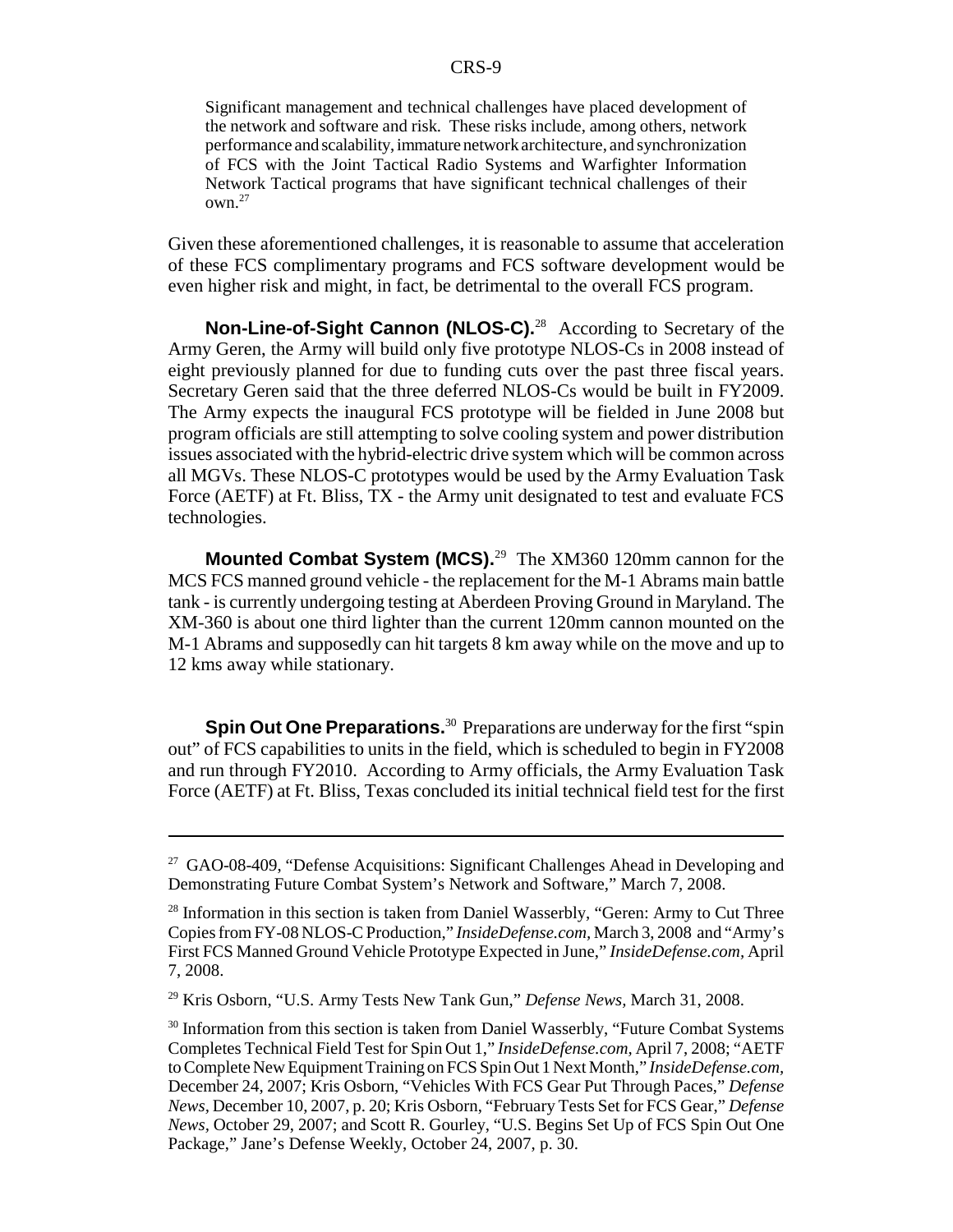group of technologies to be fielded during Spin Out One. These tests, which concluded on March 25, 2008, focused primarily on Tactical and Urban Unattended Ground Sensors and B-Kits - the communications and software kits that are installed on current combat vehicles that link them to the FCS network and sensors. In May 2008, a more rigorous exercise simulating force-on-force combat conditions will be conducted, and in July 2008, a large scale FCS limited-user test will be conducted to help determine whether to approve the production of "B" Kits and other FCS technologies.

 **Joint Tactical Radio System (JTRS).** JTRS radios are software-defined radios that are to be used to provide voice, video, and data communications to FCS ground and aerial vehicles. One of the primary benefits of JTRS is that it is intended to operate on multiple radio frequencies, permitting it to talk to certain non-JTRS radios that are expected to stay in the Army's inventory. JTRS is a joint program and therefore is not a part of the FCS program but is instead what the Army describes as a "complimentary program." JTRS is to form the "backbone" of the FCS Network and therefore of critical importance to the program's success.

**JTRS Ground Mobile Radio (GMR).**<sup>31</sup> The Boeing-led JTRS GMR team consisting of Northrop Grumman, Rockwell Collins, and BAE Systems, with support of Harris Communications, have begun initial production of the Engineering Design Models  $(EDMs)^{32}$  of JTRS GMR which are to be used in FCS ground vehicles. These models are scheduled to undergo testing throughout 2008 and formal government certification and field testing is planned to begin in late 2008.

JTRS Airborne, Maritime, and Fixed (AMF) Radio.<sup>33</sup> A Lockheed Martin-led team consisting of BAE Systems, General Dynamics, Raytheon, and Northrop Grumman beat out a Boeing-led team consisting of BBN Technologies, L-3 Communications, Milcom Systems Corp., Northrop Grumman, and Rockwell Collins for a \$766.1 million contract for the design and development of the JTRS AMF radio for ships, aircraft, and ground sites. The Lockheed Martin team will initially develop 42 engineering development models (EDMs) for small airborne platforms and destroyers and there are options to build EDMs for other weapons systems platforms.

<sup>&</sup>lt;sup>31</sup> Boeing Press Release "Boeing Begins Production of Joint Tactical Radio System Ground Mobile Radios Engineering Model," January 8, 2008.

 $32$  Engineering Design Models (also referred to as engineering development models) are defined by the Defense Acquisition University as a production representative system acquired during the System Development and Demonstration (SDD) Phase and may be used to demonstrate maturing performance via an Operational Assessment (OA) or Operational Testing (OT) and to finalize proposed production specifications and drawings.

<sup>33</sup> Ann Roosevelt, "Lockheed Martin Tops Boeing for JTRS AMF Work," *Defense Daily,* March 31, 2008.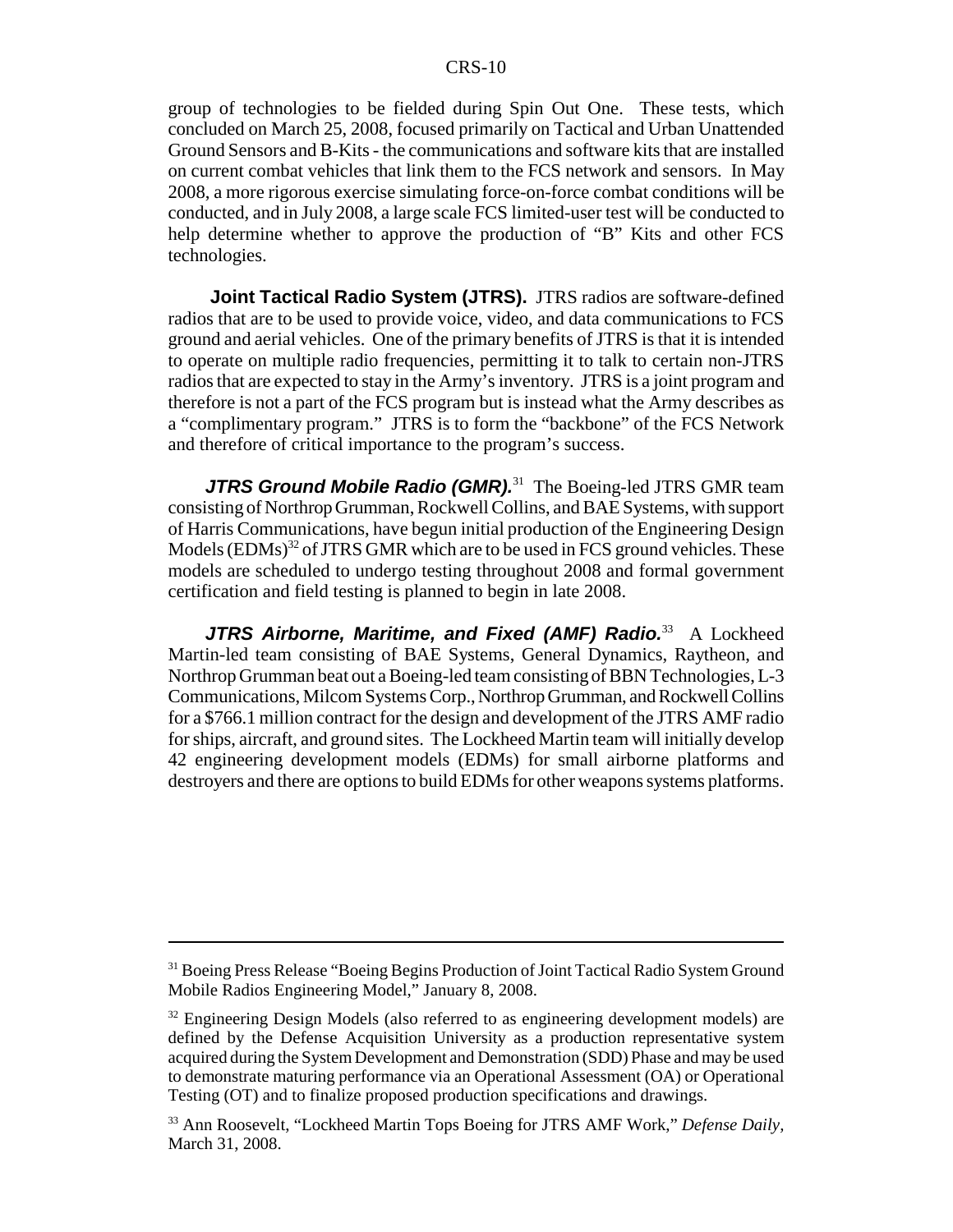#### CRS-11

**Potential Radio Spectrum Problems.**<sup>34</sup> One report suggests that the Army's former Assistant Secretary of the Army for Acquisitions, Logistics, and Technology, Claude Bolton, was concerned that within the next five years, the Army may not have enough radio spectrum "to allow its next-generation networked force [FCS] to work as it is being designed to." The concern is that beginning in 2010, when the Army introduces JTRS and additional technologies designed to transmit vast amount of data from soldiers, sensors, and unmanned and manned ground and aerial vehicles, the available bandwidth will become overwhelmed. To get a better appreciation for the potential problem, both the Army Science Board and RAND Corporation have been asked to estimate the Army's future bandwidth needs, and the FCS program is investigating how FCS will perform if the network is degraded by lack radio spectrum availability and network failure. Industry officials also suggest that the Army is having a hard time keeping up with information demands, suggesting, for example, that Army leadership has become "addicted" to video teleconferencing, one of the most bandwidth-consuming applications

*Air Force's Transformational Satellite Communications (TSAT) Program.* Another issue that could have an impact on spectrum availability for FCS is the Air Force's Transformational Satellite Communications (TSAT) program.<sup>35</sup> The TSAT is planned to be 100 times faster than current military satellites, taking advantage of the latest Internet technology to more efficiently reroute communications traffic and is expected "to provide more securely encrypted communications for FCS to prevent enemies from intercepting or jamming signals."<sup>36</sup> The TSAT program has suffered from delays, restructuring, and cost cuts and it seems unlikely that the first TSAT satellite will be launched in 2016 as planned and some doubt the viability of the entire program. While FCS program officials contend that they could make do with current military and commercial satellites in the event that TSAT is further delayed or cancelled, one defense expert notes to the contrary that:

TSAT is crucial to the secure networking capabilities that underpin FCS. Given the cutbacks, if TSAT collapses, which looks like a distinct possibility, soldiers may have to rely on links that are harder to access on the move, more vulnerable to jamming and interceptions, and offer nowhere near as much bandwidth. $37$ 

**Warfighter Information Network - Tactical (WIN-T).** WIN-T is described as the Army's "communications network of the future consisting of a three-tiered architecture of orbital, airborne, and ground links that will provide connectivity to a

<sup>&</sup>lt;sup>34</sup> Information in this section is taken from Kris Osborn "U.S. Army Faces Spectrum Crunch," *Defense News,* January 7, 2008: Sandra I. Erwin, "Army Struggling With Rising Demand for Communications," National Defense, April 2008; and Alec Klein, "Weapons Upgrade Faces Big Hurdles: Problems With Wireless Technology May Threaten Army's Ambitious Plans," *Washington Post,* April 8, 2008 .

<sup>35</sup> Alec Klein. "Weapons Upgrade Faces Big Hurdles: Problems With Wireless Technology May Threaten Army's Ambitious Plan," *Washington Post,* April 8, 2008

 $36$  Ibid.

 $37$  Ibid.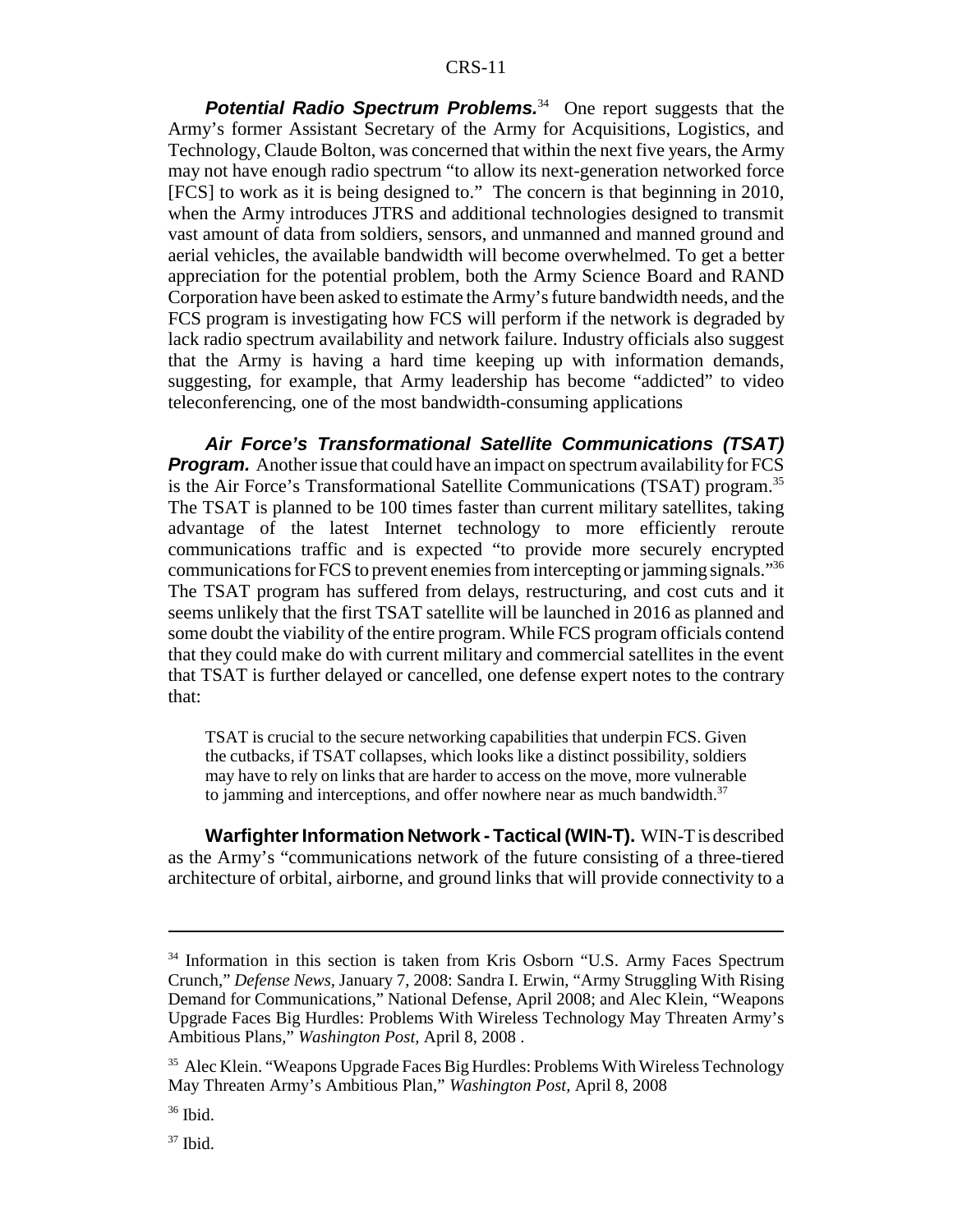dispersed and highly mobile force."<sup>38</sup> WIN-T, reportedly now expected to cost approximately \$16.4 billion, is intended to permit the Army to communicate and transfer large amounts of data on the move.<sup>39</sup>

**WIN-T Increments.**<sup>40</sup> JNN has been "rebranded" as WIN-T Increment One. The Army plans to have fielded 50% of its units with WIN-T Increment One (which began fielding in 2004 as JNN) by mid-2008. WIN-T Increment One is intended to support static headquarters. WIN-T Increment Two is intended to provide network management and the mobile portion of the system, including on-the-move satellite communication (SATCOM) and networking line-of-sight radio. Limited user testing is planned for late 2008, with a production decision possibly in early 2009. WIN-T Increment Three coincides with FCS Spin Out Three and will further link FCS platforms with testing planned to begin in 2011 and fielding in 2014. WIN-T Increment Four is planned to consist of the Transformation Communication Satellite (TSAT) system, which will provide a more capable and protected on-the-move SATCOM system but as previously noted, some consider the TSAT program in jeopardy due to budgetary and programmatic difficulties.

**WIN-T Field Testing.**<sup>41</sup> The Army has reportedly approved the final designs for WIN-T Increments One and Two for field testing in October 2008. A General Dynamics/Lockheed Martin/BAE Systems/Harris(HRS)/L-3 Communications (LLL) team is currently building test articles for an Increment Two Limited User Test that will involve a division headquarters and two maneuver brigades. Successful testing could lead to deployment of these capabilities in 2009.

**Active Protective System (APS).** In March 2006, a contract potentially worth \$70 million was awarded to Raytheon to develop an Active Protective System (APS) for FCS manned ground vehicles as well as the Army's current fleet of combat vehicles and potentially the Joint Light Tactical Vehicle (JLTV). The APS, divided into a short-range system for dealing with urban-type threats such as rocket-propelled grenades and a long-range system for dealing with anti-tank guided missiles, has been compared to a "mini anti-ballistic missile system." For both systems, a suite of sensors is intended to detect an incoming threat and then hit the incoming projectile with projectile of its own.

The APS program came under public criticism in September 2006 when a press report alleged that the Army rejected an Israeli-developed APS called "Trophy" for use in the FCS program, despite the system being successfully tested on U.S. combat

<sup>38</sup> Scott Nance, "Analyst: Advanced Networks to be Rumsfeld Legacy," *Defense Today*, Volume 26, Number 233, December 8, 2005, p. 3.

<sup>39 &</sup>quot;Army Restructures WIN-T to Meet Future Combat System Requirements," *Inside the Army*, July 3, 2006 and Josh Rogin, "DOD: Projected WIN-T Costs Soars by \$2.2 Billion," Federal Computer Weekly, April 10, 2007.

<sup>40</sup> Information in this section is from Giles Ebbut, "WIN-T Restructuring Fuels Greater Demand," Jane's International Defence Review, December 2007, p. 17.

<sup>&</sup>lt;sup>41</sup> "General Dynamics, Lockheed Martin Authorized to Prepare WIN-T for Field Tests," *Defense Daily,* Vol. 238, No. 22, April 30, 2008.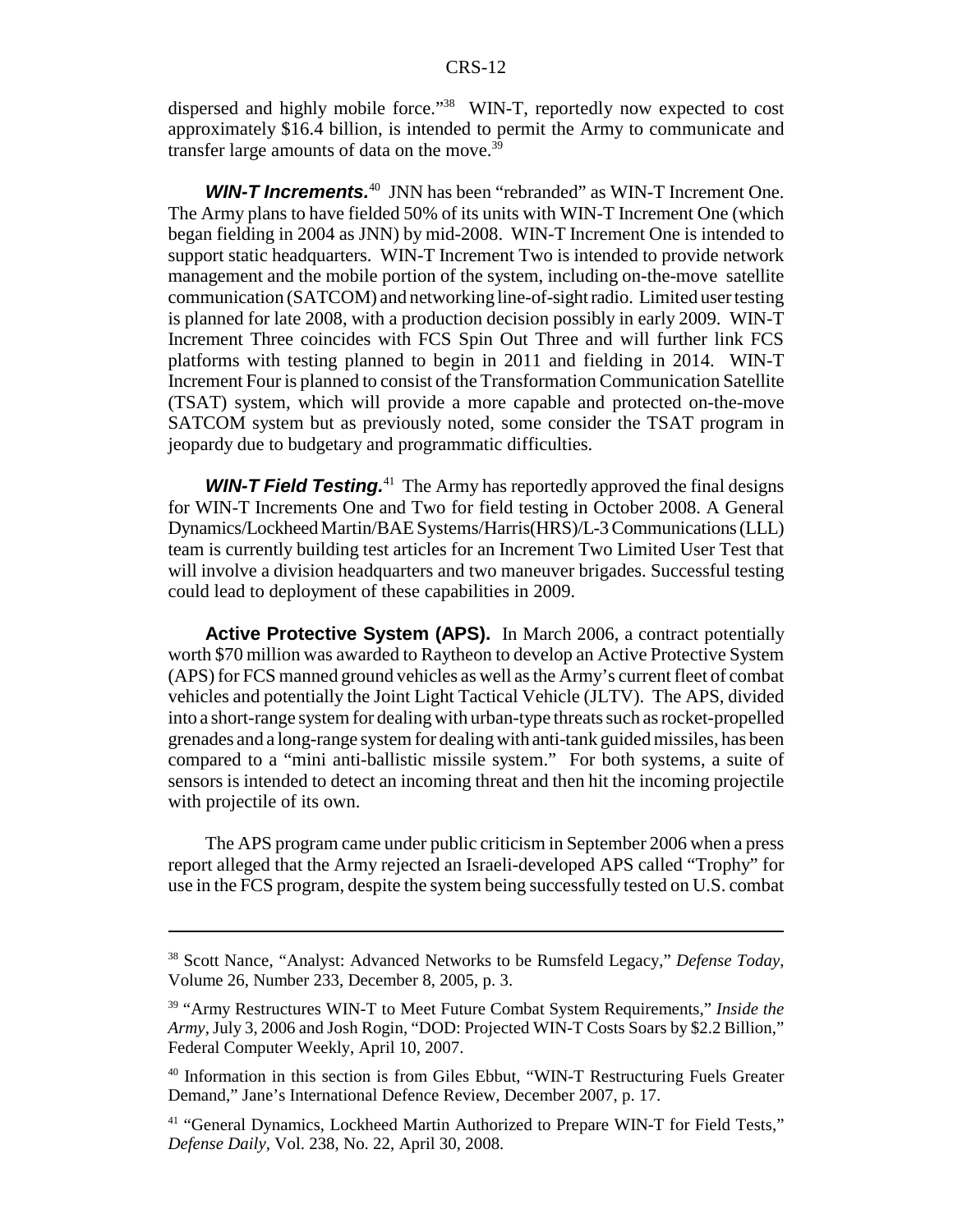#### CRS-13

vehicles.<sup>42</sup> The report further contended that the Army was favoring the APS system in development by Raytheon over the Trophy system because of "money and politics" and that U.S. forces in the field were suffering casualties because of this decision.43 A GAO report however, maintains that there was no conflict of interest, concluding that:

No officials from the offering companies participated in the evaluation and all offers were evaluated based on the same criteria. Four proposals were evaluated and three were determined to be comparable in terms of cost and schedule. The winner — Raytheon — was chosen on technical merit, as being more likely to meet APS requirements although its design had less mature technology.<sup>44</sup>

The Army contends that the Raytheon system under development can detect and engage incoming projectiles from the front, back, sides, and the top of a vehicle whereas the Trophy system does not detect or engage top-down projectiles thereby creating a significant vulnerability for U.S. vehicles.<sup>45</sup> In addition, the Trophy system presently has a single-shot capability and once a threat is engaged from a certain direction, the vehicle is vulnerable to a second shot from that direction. The Army also believes that the Raytheon system will result in less collateral damage than the Trophy system. The Army suggests that adopting the Trophy system could provide soldiers with a "false sense of security" and also suggests that the Raytheondeveloped system is progressing favorably, noting that it was knocking down live warheads during testing. Reports suggest that APS development has progressed better than anticipated and that the Army may begin to install the "Quick Kill" APS system on FCS vehicles in 2010, two years earlier than previously planned.<sup>46</sup>

#### **FCS Program Budget**

**FY2008 National Defense Authorization Act.**47 The Conference Report to H.R. 1585 (P.L. 110-181) authorized \$3.334 billion in research and development (R&D) and \$99.6 million in procurement budget for FCS. This was a cut of about \$229 million from the FY2008 FCS R&D budget request, but conferees fully funded the \$99.6 million procurement request for "long-lead items" and for Spin Out One technologies. Conferees also transferred about \$100 million of WIN-T R&D funding

<sup>&</sup>lt;sup>42</sup> Adam Ciralsky and Lisa Meyers, "Army Shuns System to Combat RPGs," MSNBC.com, September 5, 2006.

 $43$  Ibid.

<sup>44</sup> United States Government Accountability Office (GAO), Report to the Chairman, Subcommittee on Air and Land Forces, Committee on Armed Services, House of Representatives, Defense Acquisitions: Analysis of Processes Used to Evaluate Active Protection Systems, GAO-07-759, June 2007, Executive Summary.

<sup>&</sup>lt;sup>45</sup> Information from this section is from an Army FCS Briefing given on September 7, 2006.

<sup>46</sup> Kris Osborn, "U.S. Army Adapts FCS Design to Take On IEDs," *Defense News,* December 10, 2007.

<sup>47</sup> House Armed Services Committee Press Release "Agreement Reached on H.R. 1585, The Fiscal Year 2008 National Defense Authorization Act Conference Report," December 6, 2007.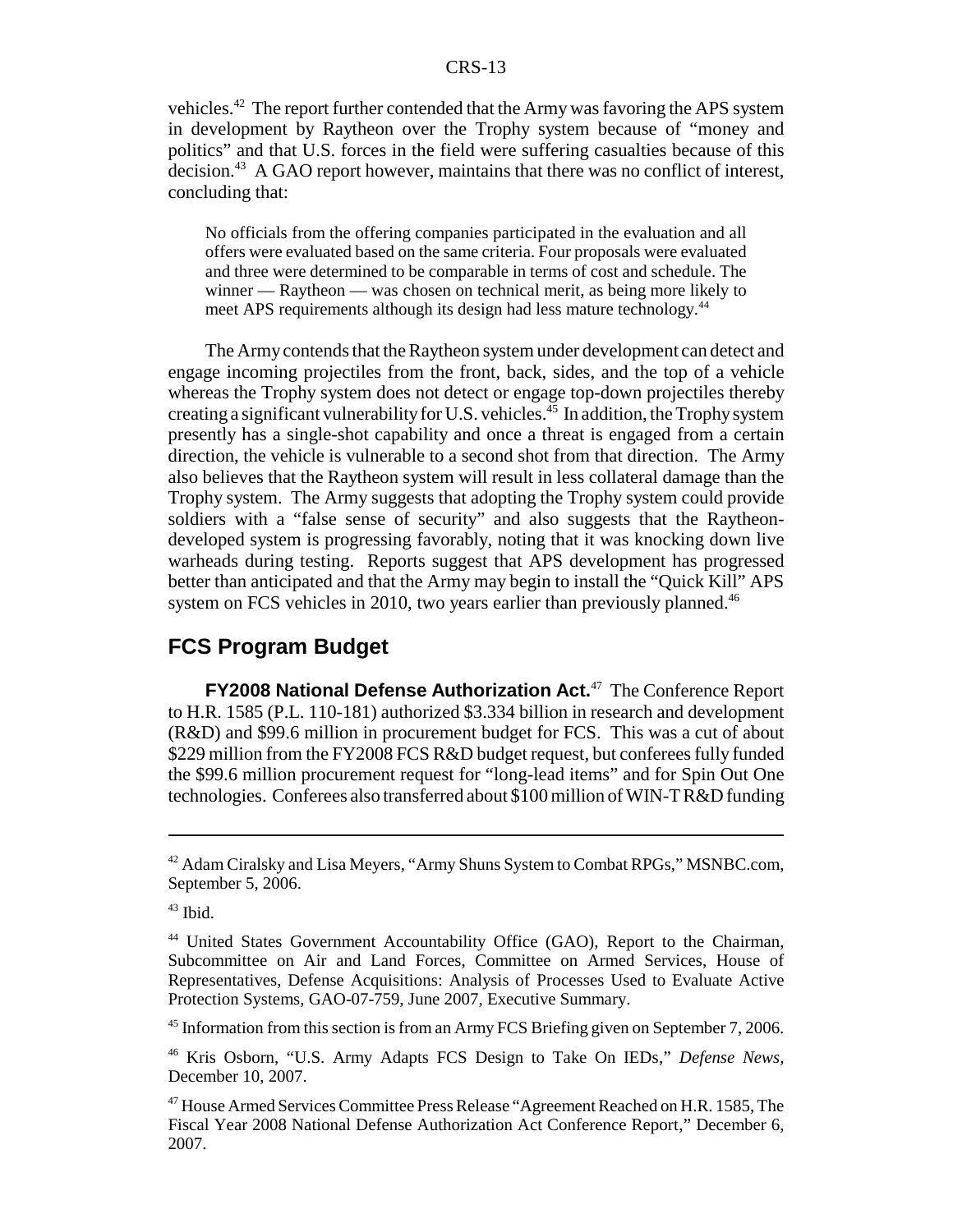#### CRS-14

to procurement accounts for JNN to support the fielding WINT-T Increment One and stipulated that no more than 50% of these funds may be obligated until the Director of Operational Test and Evaluation has approved the WIN-T Increment One Test and Evaluation Master Plan and Initial Operational Test Plan.

**FY2009 FCS Budget Request.**48 The Administration has requested \$3.6 billion for FY2009 — with approximately \$3.3 billion for R&D and approximately \$300 million for procurement. Procurement funds include the manufacturing and assembly of the first six Non-Line-of-Sight Cannons (NLOS-C) to be fielded in FY2010 and FY2011 and for software and communications packages that are intended to link the FCS network to M-1 Abrams, M-2 Bradleys, and modified wheeled vehicles that will serve as surrogates for FCS MGVs during FCS initial operational tests scheduled for FY2011.

**FY2009 Defense Authorization Bill (H.R. 5658) Markup.**49 The Senate Armed Services Committee (SASC) has recommended fully funding the President's FCS FY2009 budget request. The House Armed Services Committee (HASC) Air and Land Subcommittee recommend \$ 200 million less than the President's budget request. In addition, \$33 million was shifted within the FCS program from long-term portions to near-term elements that could be fielded by 2011. Subcommittee Chairman Abercrombie stated that the \$200 million reduction was:

... based on the need to shift funding to higher priority Army readiness needs and the fact that the FCS program, in addition to a history of delays and cost overruns, continues to operate in violation of many major Department of Defense acquisition policies, including the basic and long-standing policy requiring full and adequate testing of equipment before production begins.<sup>50</sup>

Mark-up language is said to include the following provisions:

• Beginning with the FY2010 Budget Request, separate funding lines for five FCS equipment classes, including manned ground vehicles, unmanned ground vehicles, unmanned aerial vehicles, unattended ground sensors, and "other FCS elements";

<sup>&</sup>lt;sup>48</sup> Information in this section is taken from "The Army Budget - Fiscal Year 2009," U.S. Army News Release, Army Public Affairs Office, February 4, 2008 and Daniel Wasserbly, "Army's FY-09 Budget Includes \$3.6 Billion for Future Combat Systems," *InsideDefense.com,* February 11, 2008.

<sup>49</sup> Press Release, United States Senate Committee on Armed Services, "Senate Armed Services Committee Completes Markup of National Defense Authorization Bill for Fiscal Year 2009," May 1, 2008; John M. Donnelly, "Defense: House Armed Services Panel Aims at Administration's Defense Priorities," *CQ Today,* May 7, 2008, p. 11; Statement of Chairman Neil Abercrombie, Air and Land Forces Subcommittee Mark-Up of H.R. 5658, National Defense Authorization Act for FY2009, May 7, 2008; and Daniel Wasserbly, "House Panel Votes to Cut \$200 Million from FCS, Boost Oversight," *InsideDefense.com,* May 7, 2008.

<sup>&</sup>lt;sup>50</sup> Statement of Chairman Neil Abercrombie, Air and Land Forces Subcommittee Mark-Up of H.R. 5658, National Defense Authorization Act for FY2009, May 7, 2008.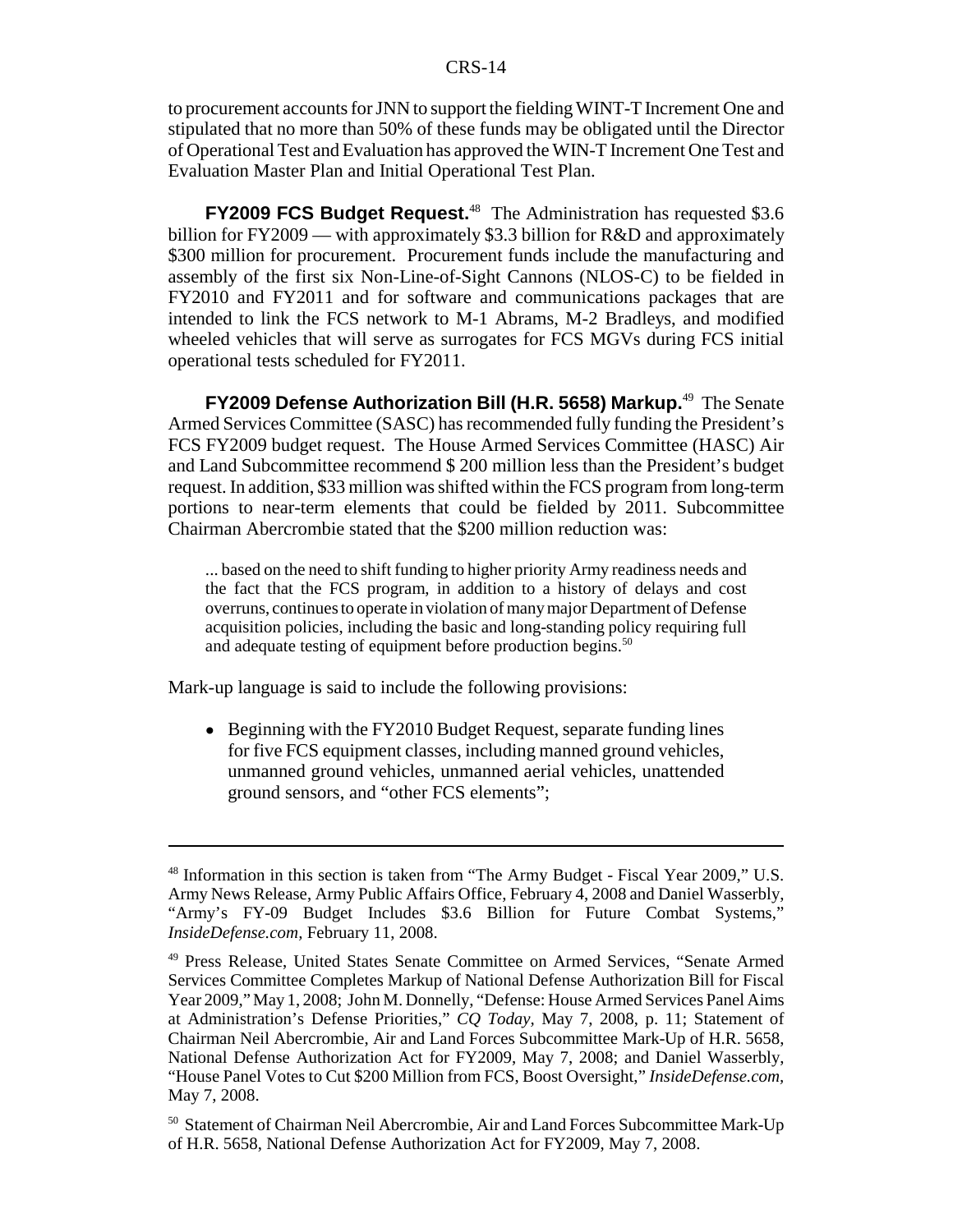- A requirement for annual reports to congressional defense committees on cost growth for the program's eight manned ground vehicles, as well as an independent report - to be submitted by July 1, 2009 - on possible vulnerabilities to the FCS communications network;
- ! A measure that would prohibit the Army from awarding low-rate or full-rate production contracts for "major elements" of FCS to companies serving as the program's lead systems integrator.

Some members however, disagree with the mark-up reductions and provisions. Representative Saxton is said to have urged the subcommittee to "give the Army one year of stable funding in order to let the Secretary of Defense and the Army decide the fate of the FCS program in 2009."51 Other members are said to have expressed worries about the lead system's integrator provision.<sup>52</sup>

**Impact of Past Budget Cuts.** The Army contends that because of congressional budget cuts amounting to more than \$789 million between FY2006 and FY2008, the FCS program will require between \$700 million to \$1.1 billion over the next six years to remain on schedule.<sup>53</sup> In order to make up part of the budget shortfall, the Army said that it would request to reprogram funds.

Army Attempts to Reprogram Funds for FCS.<sup>54</sup> On April 4, 2008 the House Armed Services Committee reportedly rejected an Army request to reprogram \$27 million from outside programs into the FCS program that the Army wanted to use to help to accelerate the fielding of the Small Unmanned Ground Vehicle (SUGV) and the Micro-Air Vehicle, a potential version of the FCS Class I Unmanned Aerial Vehicle (UAV). HASC leadership was said to be supportive of funding these efforts to accelerate FCS systems but felt that DOD should find these funds from within the FCS program. The Army also requested to reprogram another \$252 million - \$78 million from other programs and another \$174.5 million from within the FCS program - to make up for budget cuts over the past three fiscal years. This reprogramming request supposedly will permit the Army to keep the NLOS-C program on schedules as well as Spin Out One. In addition, this request could enable the Army to introduce some of the MGVs a year or two earlier than scheduled, speed

<sup>&</sup>lt;sup>51</sup> Daniel Wasserbly, "House Panel Votes to Cut \$200 Million from FCS, Boost Oversight," *InsideDefense.com,* May 7, 2008.

 $52$  Ibid.

<sup>53</sup> Ann Roosevelt, "FCS Incurs Schedule Breach, Operational Capability Slips to 2017," *Defense Daily,* February 8, 2008 and Marina Malenic and Daniel Wasserbly, "Army Budget Official Unveils Service Request, Reiterates Concerns About Supplemental Funds," *InsideDefense.com,* February 4, 2008.

<sup>&</sup>lt;sup>54</sup> Information in this section is taken from Marina Malenic, "Second Reprogramming Effort Pending: House Panel Denies Army Request to Move Funds for FCS Acceleration," *InsideDefense.com,* April 7, 2008; Marina Malenic, "Another Reprogramming Action on Capitol Hill: Army Seeks to Reallocate Over \$250 Million to Sustain FCS Program," *InsideDefense.com,* April 14, 2008; and Kris Osborn, "Army Wants to Add \$252 Million to FCS," *Army Times,* April 14, 2008.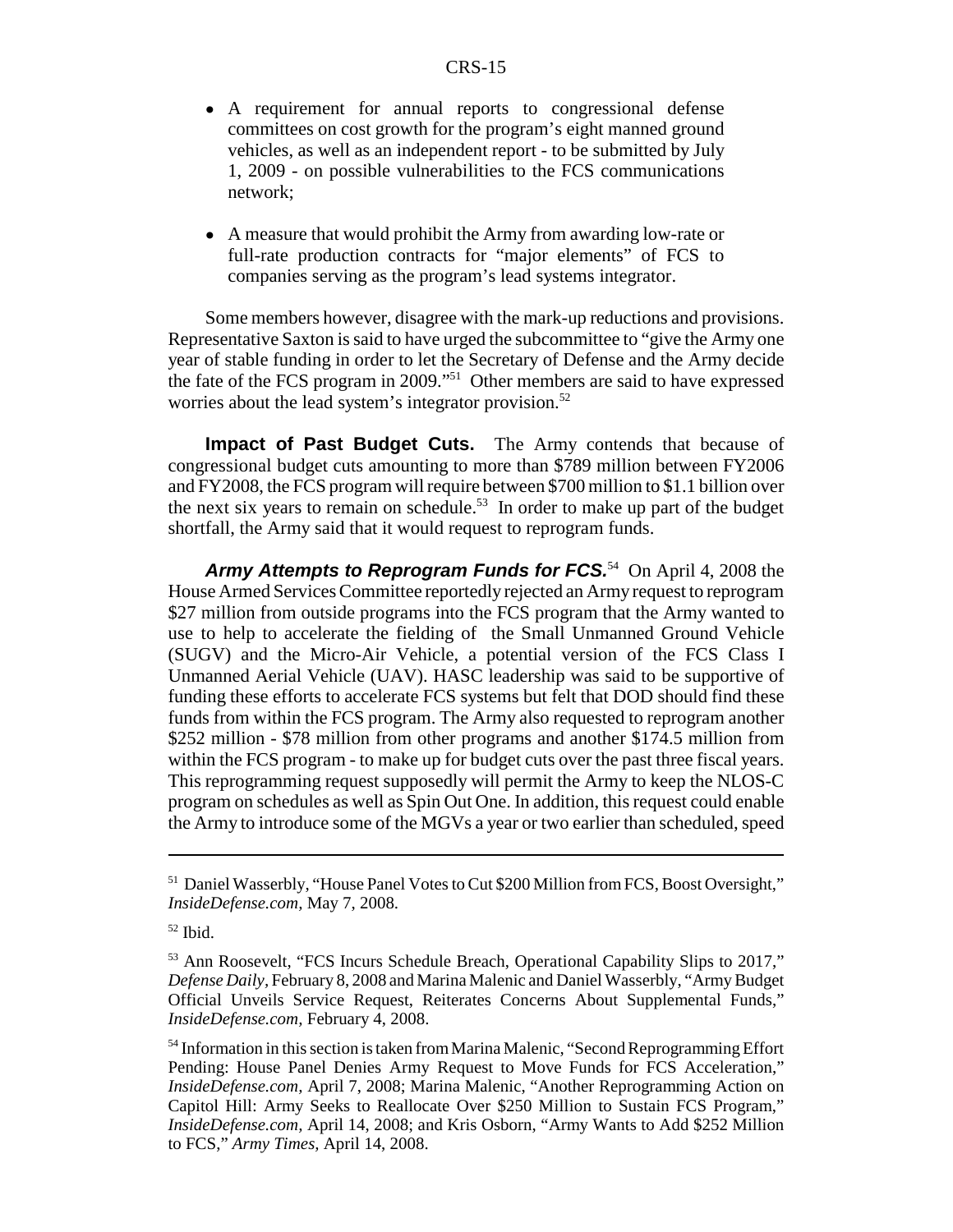up the delivery of certain sensors and UAVs, and field the first two FCS-equipped BCTs in 2013 - two years earlier than currently planned.

**FCS Cost Estimates.** In March 2006, GAO estimated that the current total cost for the FCS program was \$160.7 billion (then-year dollars) — an increase of 76% over the Army's first estimate.<sup>55</sup> In July 2006, the Department of Defense's Cost Analysis Improvement Group (CAIG) estimated that the total cost for the development, procurement and operations of FCS had increased to more than \$300 billion.<sup>56</sup> The Army maintains that the total cost for the FCS program will be roughly \$230 billion, based on an April 2006 estimate from the FCS Program Office.<sup>57</sup> An August 2006 Congressional Budget Office (CBO) study postulated that, given historic cost growth in similar programs, that annual FCS costs could reach \$16 billion annually, exceeding the Army's estimates of \$10 billion annually.<sup>58</sup> The Army has disputed CBO's estimates, calling them "seriously flawed" suggesting that CBO does not address the strategic environment or changing operational requirements.<sup>59</sup> In June 2007, the Institute for Defense Analysis (IDA) — a nonprofit corporation that administers three federally funded research and development centers — reportedly concluded that the FCS program would cost \$13 billion more than what the Army has estimated, a conclusion that the Army has rejected.<sup>60</sup> Some maintain that this wide disparity in FCS cost estimates eight years into the program has resulted in a lack of confidence that the FCS program can be conducted in a costefficient manner.

*Revised DOD Cost Estimate.*61 On April 7, 2008 DOD provided Congress with revised cost estimates on a number of defense acquisition programs. DOD revised the total FCS program cost downward by 1.6 percent to just over \$159.3 billion, primarily due to the application of revised inflation indices, but also including past incorrect indices, decreases in other program support, and Congressional statutory reductions.

<sup>55</sup> Government Accountability Office (GAO) Report "Acquisitions: Business Case and Business Arrangements Key for Future Combat System's Success," GAO-06-478T, March 1, 2006, p. 8.

<sup>56</sup> Megan Scully, "Army Sticks to its Guns, Rejects New FCS Cost Estimates," *National Journal's Congress Daily AM,* July 13, 2006.

 $57$  Ibid.

<sup>58 &</sup>quot;The Army's Future Combat Systems Program and Alternatives," A CBO Study, August 2006, p. xii.

<sup>59</sup> Ann Roosevelt, "Army Calls CBO's FCS Report Seriously Flawed," *Defense Daily,* Vol. 231, No. 52, September 19, 2006.

<sup>60</sup> Daniel Wasserbly, "Study: Army FCS Program Will Cost \$13 Billion More than Estimated," *InsideDefense.com,* July 30, 2007.

<sup>61</sup> DOD Press Release, "Department of Defense Releases Selected Acquisitions Reports," Number 276-08, April 7, 2008 and Marina Malenic, "DOD Revises FCS Cost Downward Using New Inflation Indicies," *Inside Defense.com,* April 14, 2008.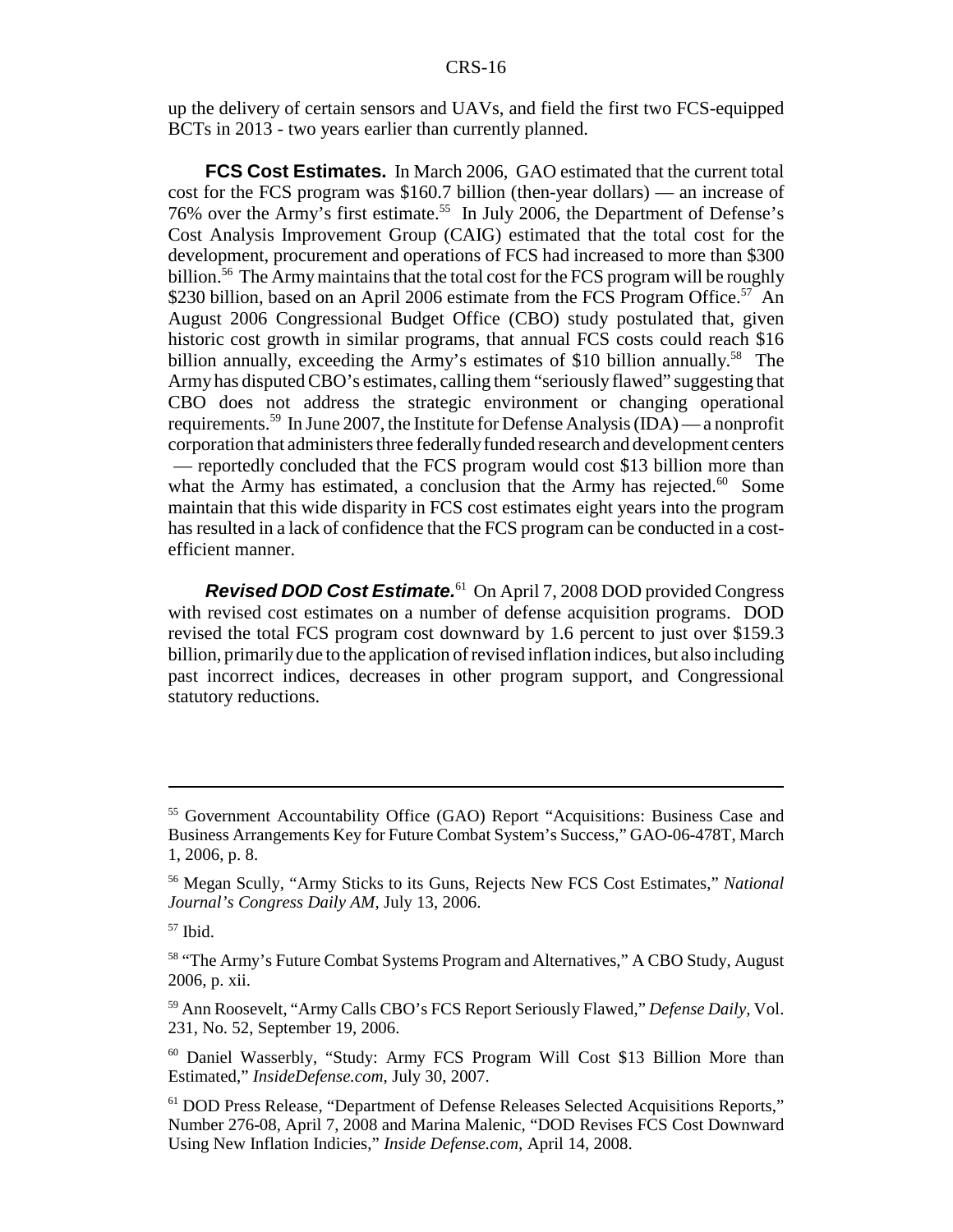# **Potential Issues for Congress**

#### **Accelerating the FCS Program?**

According to a number of press reports and recent discussions with Army officials, the possibility exists that the Army might shortly propose accelerating the FCS program, in part due to a perceived need to get FCS programs and technologies to soldiers in Iraq and Afghanistan more expeditiously, but also to address aforementioned congressional concerns. While details about acceleration plans are somewhat speculative, it is likely that any plans will contain recommendations to eliminate some systems or capabilities, shorten program timelines, and perhaps field less than fully capable systems to units with the intent of adding on capability as it is developed or if funding permits.

While there may be certain FCS technologies and perhaps even major systems that might be accelerated if funding is made available, there are critical aspects of the program - such as the FCS Network, WIN-T, JTRS, the Active Protection System (APS), and composite armor - that are highly dependent on scientific and technological advancements and less so on funding. The Army maintains that FCS is a "system of systems" whereby survivability and lethality are highly dependent on information. If FCS information, communications, and survivability systems prove to be less conducive to acceleration than manned and unmanned FCS platforms, a situation could arise where accelerated FCS platforms are fielded with highly immature information, communications, and survivability systems and a less than optimal weapons- to- sensor interface needed to identify and engage targets. Such a scenario, while providing forces in the field with "new" FCS systems, could instead result in a less capable and more vulnerable force.

# **Increasing Role of FCS Lead Systems Integrators**<sup>62</sup>

In a March 2008 report, GAO expressed its concern over FCS Lead Systems Integrator (LSI) Boeing's expanded responsibilities for FCS production and increasing Army dependency on the major defense contractor for activities not originally envisioned at the program's outset. Initially, the FCS LSI team of Boeing and Science Applications International Corporation (SAIC) were to be involved in developmental activities that the Army felt were beyond its capabilities. In 2005, the Army strengthened the organizational conflicts of interest clause in the FCS contract "to preclude the LSI from competing for any further contracts."63 Despite this provision, GAO notes that the LSI's involvement in the production phase has grown. Because the Army does not believe that the first brigades equipped with FCS will meet upper-tier operational requirements, the Army has made the LSI responsible for planing future FCS enhancements during the production phase. The LSI is also responsible for "defining and maintaining a growth strategy for integrating new

 $62$  Information in this section is taken from Government Accountability Office (GAO) report GAO-08-408, "Defense Acquisitions: 2009 is a Critical Juncture for the Army's Future Combat System," March 7, 2008.

<sup>63</sup> Ibid., p. 38.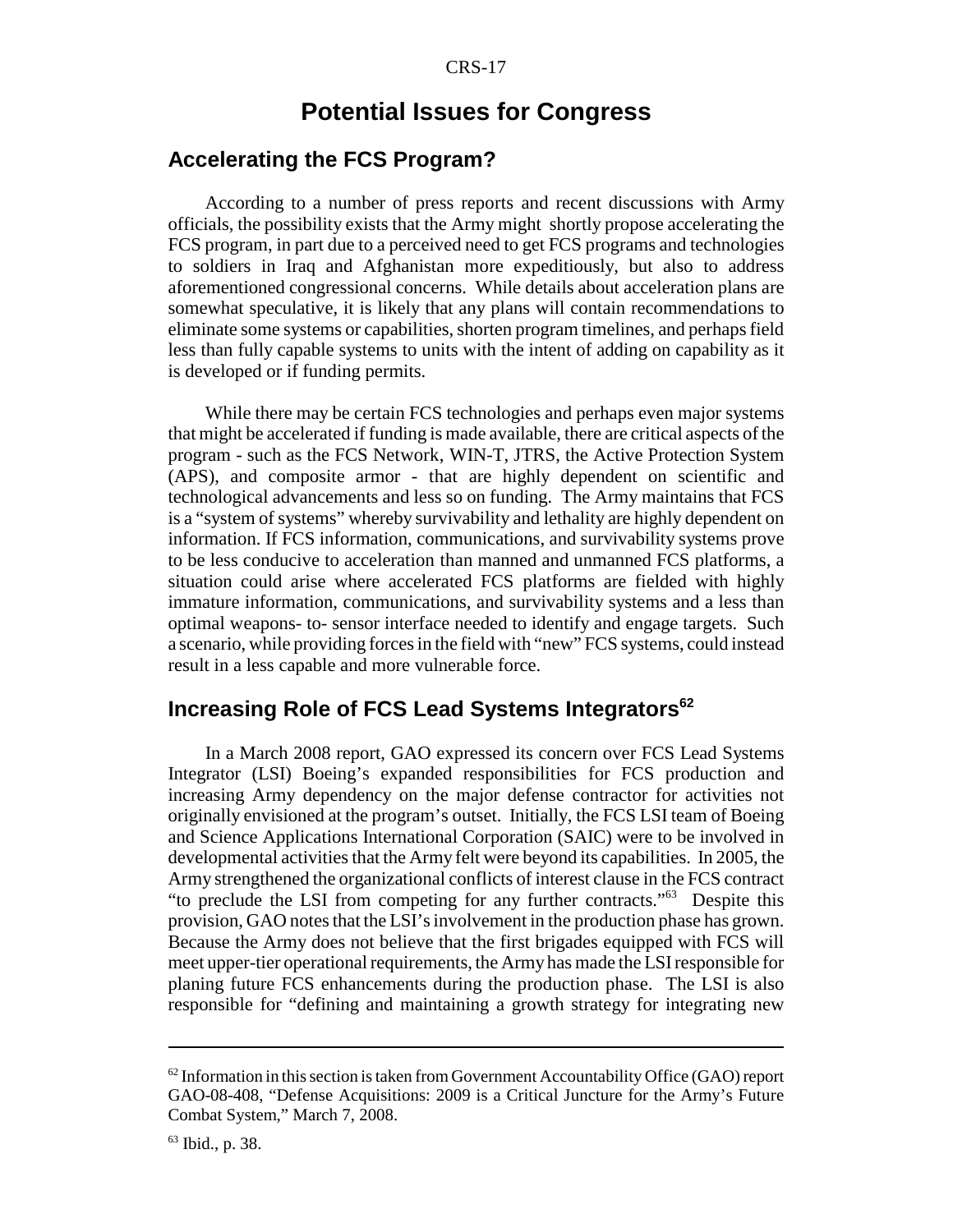#### CRS-18

technologies into the FCS brigade combat teams."64 GAO further maintains that the LSI will likely play a significant role in the sustainment phase of the FCS program which will virtually guarantee that the LSI will "remain indefinitely involved in the FCS program."

GAO has warned in previous reports that "the complex relationship with Boeing increases the burden of oversight and poses risks for the Army's ability to provide independent oversight over the long term."65 Given Boeing's ever-increasing involvement in FCS production decisions, spin-outs - as well as their lead roles in developing the System-of-Systems Common Operating Environment (SOSCOE) and JTRS (GMR) - GAO is concerned that:

- The government can become increasingly vested in the results of shared decisions and runs the risk of being less able to provide oversight;
- ! The Army's performance, such as in developing critical technologies, may affect the LSI's ability to perform, a situation that can pose accountability problems; and
- It may be difficult for the Army to separate its own performance from that of the LSI's when making decisions on how or whether to award fees.<sup>66</sup>

Given the likelihood of increasing LSI involvement in not only the production and sustainment phases of the FCS program, a detailed examination of the FCS program in terms of responsibilities - past, current, and anticipated - might be in order. In areas that the Army does not feel it has the ability to manage, perhaps DOD, a Defense Agency, or perhaps another service, could be asked to manage a particular aspect of the program (not unlike how JTRS is currently being managed) as opposed to turning increasing levels of development and management responsibility over to the LSI. In this regard, the government might achieve a greater degree of oversight within the program, perhaps avoiding some of the aforementioned potential problems cited by GAO.

#### **FCS and Possible Radio Spectrum Problems**

The possibility that an FCS-equipped force could overwhelm available bandwidth raises some potential issues for congressional consideration. The waveforms associated with JTRS radios and other FCS technologies will use more of the electromagnetic frequency spectrum than is used by current Army communications systems. While there are potential future technological solutions to this issue, such as data compression, there is a near-term concern that spectrum limitations could have a significant operational impact on FCS, which is heavily

 $64$  Ibid.

 $65$  Ibid.

<sup>66</sup> Ibid., p. 39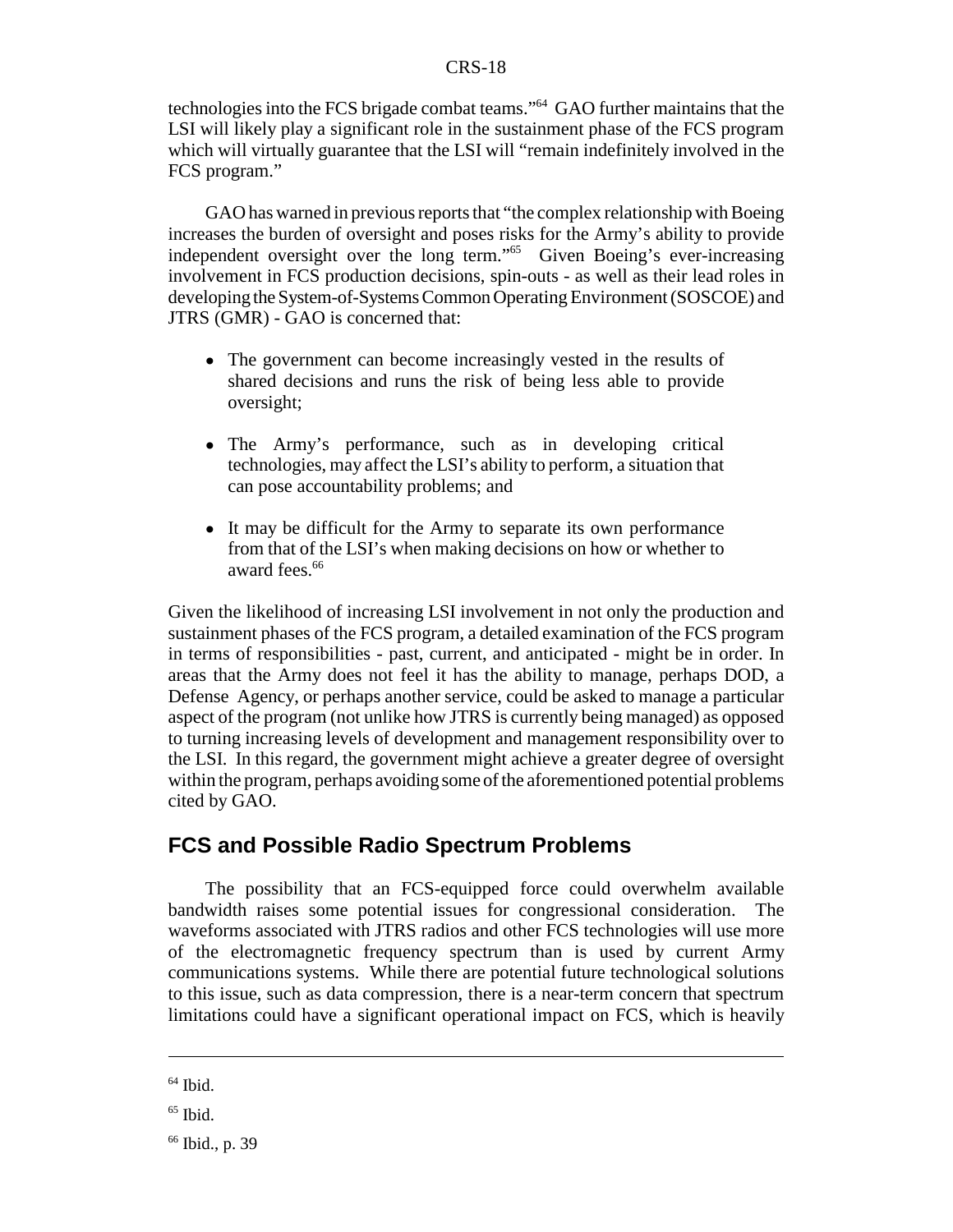dependent on continuous and near real-time data from a variety of sources for not only its combat effectiveness but its survival on the battlefield. These concerns take on a greater sense of urgency if the Army intends to accelerate the FCS program in the near future. The role that the TSAT program plays in the FCS bandwidth equation might also be a subject for greater study and oversight as it has the potential to have significant impact on the quantity, quality, security, and speed of information available to soldiers in FCS BCTs. Given these implications, Congress may choose to explore this issue in greater detail with not only the Army and DOD but also with the scientific community and industry.

#### **FCS and Counterinsurgency and Stabilization Operations**

The Army contends that FCS is specifically designed for the "Long War" and fighting insurgencies.67 Proponents of FCS's role in counterinsurgency maintain that the FCS network will provide the means to "share massive amounts of data biometric information, for instance, or detailed advice from an embedded social scientist - and disseminate it to the lowest level."68 In response to the use of improvised explosive devices (IEDs) in Iraq - which has necessitated improving armor protection of current U.S. combat vehicles - FCS officials contend that "the ability of [FCS] sensors and the situational awareness tools to "see first" will obviate some of the need for heavy armour."<sup>69</sup>

Some might argue that the Army is being overly optimistic about FCS's ability to achieve "continuous situational awareness," which enables FCS to find and engage the enemy as well as avoid potential threats that could destroy lightly armored FCS MGVs. In terms of survivability, the Congressional Budget Office notes:

Many analysts have concluded that current technology does not permit the construction of light-weight combat vehicles that match or surpass current vehicles in reliability and invulnerability to enemy weapons. Furthermore, the Army's experience in Iraq suggests that its strategy for making lightly armored vehicles equally as survivable as the heavily armored Abrams tank may not be feasible. To achieve comparable survivability, U.S. combat vehicles would avoid being targeted by exploiting superior knowledge of enemy activities. The threat in Iraq has come primarily in urban settings from individually launched weapons, and the ability to identify attackers' locations may be beyond any technology now envisioned.70

While most agree that the FCS network, as envisioned by the Army, should provide the Army with enhanced communications, intelligence, and sensing

 $67$  Information in this section is from Ann Roosevelt, "FCS Would Bring Significant Advantages to Future Insurgency-Type Operations, Harvey Say," *Defense Daily,* January 23, 2007, and Fawzia Sheik, "Army Leaders See Future Combat System as Counterinsurgency Tool," *InsideDefense.com*, February 19, 2007.

<sup>68</sup> Nathan Hodge, "Avenues of Approach: The U.S. Future Combat System," Jane's Defence Weekly, February 20, 2008.

 $69$  Ibid.

<sup>70</sup> Congressional Budget Office (CBO), "Budget Options," February 2007, p. 8.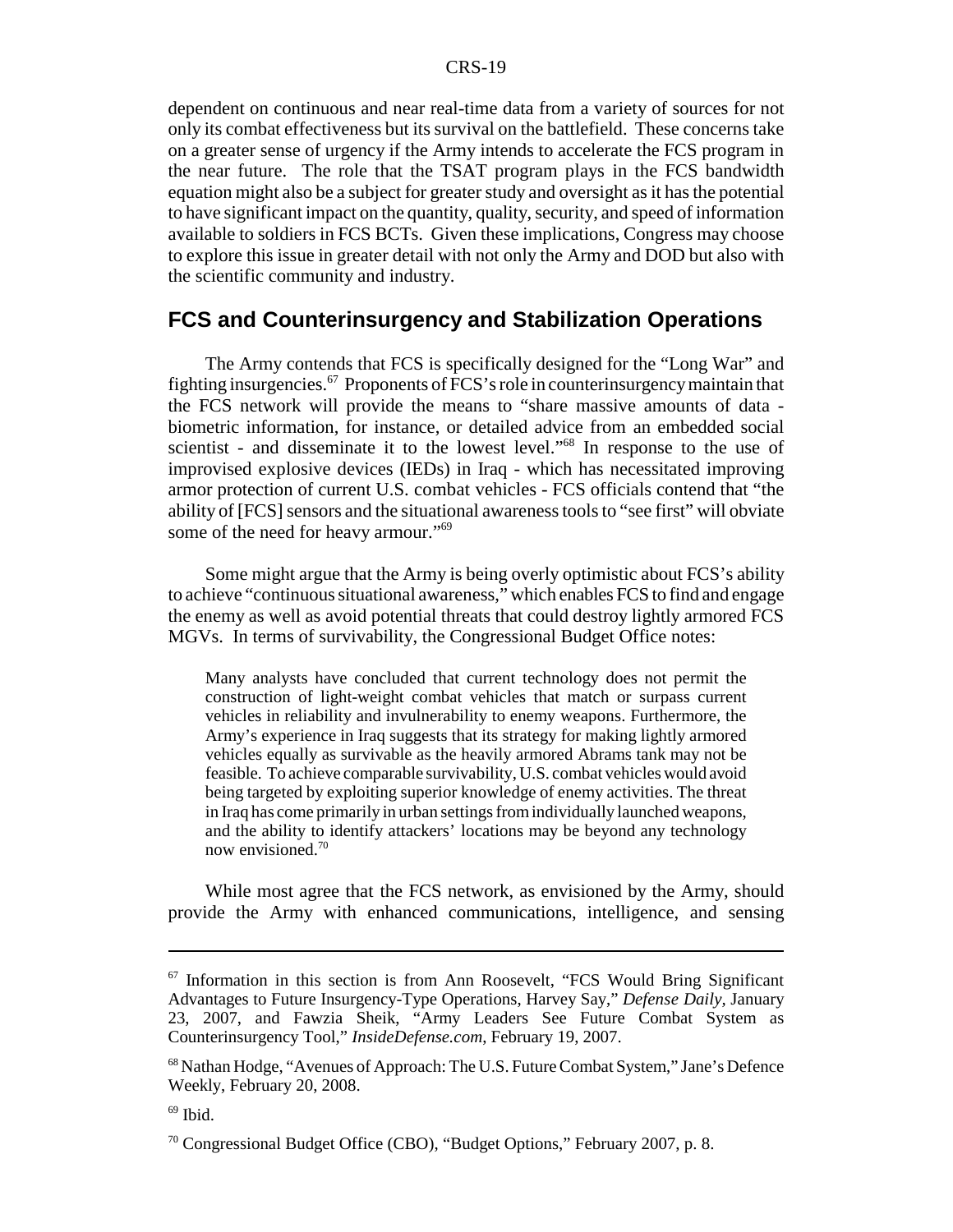capabilities, some might argue that the Army is placing undue emphasis on theoretical FCS technological capabilities in making its case for FCS relevancy in counterinsurgency operations. Some suggest that effective counterinsurgency operations are characterized by cultural awareness, interpersonal relationships, and security provided through human presence, and are less a function of superior technology and firepower.

A recent study that questions the effectiveness of modern "mechanized" militaries in waging a successful counterinsurgency campaign might also have relevance in examining FCS's role in counterinsurgency.<sup>71</sup> The study, citing empirical historical evidence dating from 1800 to 2004 derived from 238 insurgencies, maintains that modern mechanized forces<sup>72</sup> are unsuited for counterinsurgencies by design "because their structures and associated tactics inhibit the construction of information networks among the local population."73 The report's authors further contend that modern mechanized forces:

Struggle to defeat insurgents because they rarely solve the "identification problem" - how to sort insurgents from the noncombatant population selectively. Built for direct combat, modern militaries are isolated from local populations by their technology and thus are "starved" of the information that would enable counterinsurgents to use their power selectively. As a result, these militaries often inadvertently swell insurgent ranks while dissuading potential collaborators through the indiscriminate application of coercive and non-coercive power.<sup>74</sup>

The Army has also elevated the mission of stabilizing nations involved in conflicts to a level commensurate with that of conventional combat operations. Given the significant new emphasis on dealing with local population and rebuilding infrastructure and government institutions, "some Army officers have also questioned whether the development of the Army's Future Combat System ... is consistent with this new view of war."75 One Army officer, who has been credited with conducting a highly-successful counterinsurgency and stabilization campaign in Iraq, suggests that "the Army is finding it difficult to cut completely loose from years of wrongheaded thinking, noting that assumptions that high-technology systems will provide the American military with dominant knowledge of the battlefield has formed much of the justification for the Army program to build the Future Combat

 $71$  Information in this section is from Jason Lyall and Isaiah Wilson III, "Rage Against the Machines: Mechanization and the Determinants of Victory in Counterinsurgency Warfare," Version 2.3, May 2007.

 $72$  The authors define modern mechanized forces as systems that combine mechanized vehicles, aircraft, and communications technologies to destroy an adversary's military in direct combat. Central to this is the pattern of force employment whereby units are employed to destroy the largest enemy force over the largest area with the fewest men (and casualties) in the least possible time.

 $^{73}$  Lyall and Wilson, p. 7.

 $74$  Ibid., p. 3.

<sup>75</sup> Michael R. Gordon, "New Weight in Army Manual on Stabilization," *New York Times,* February 8, 2008.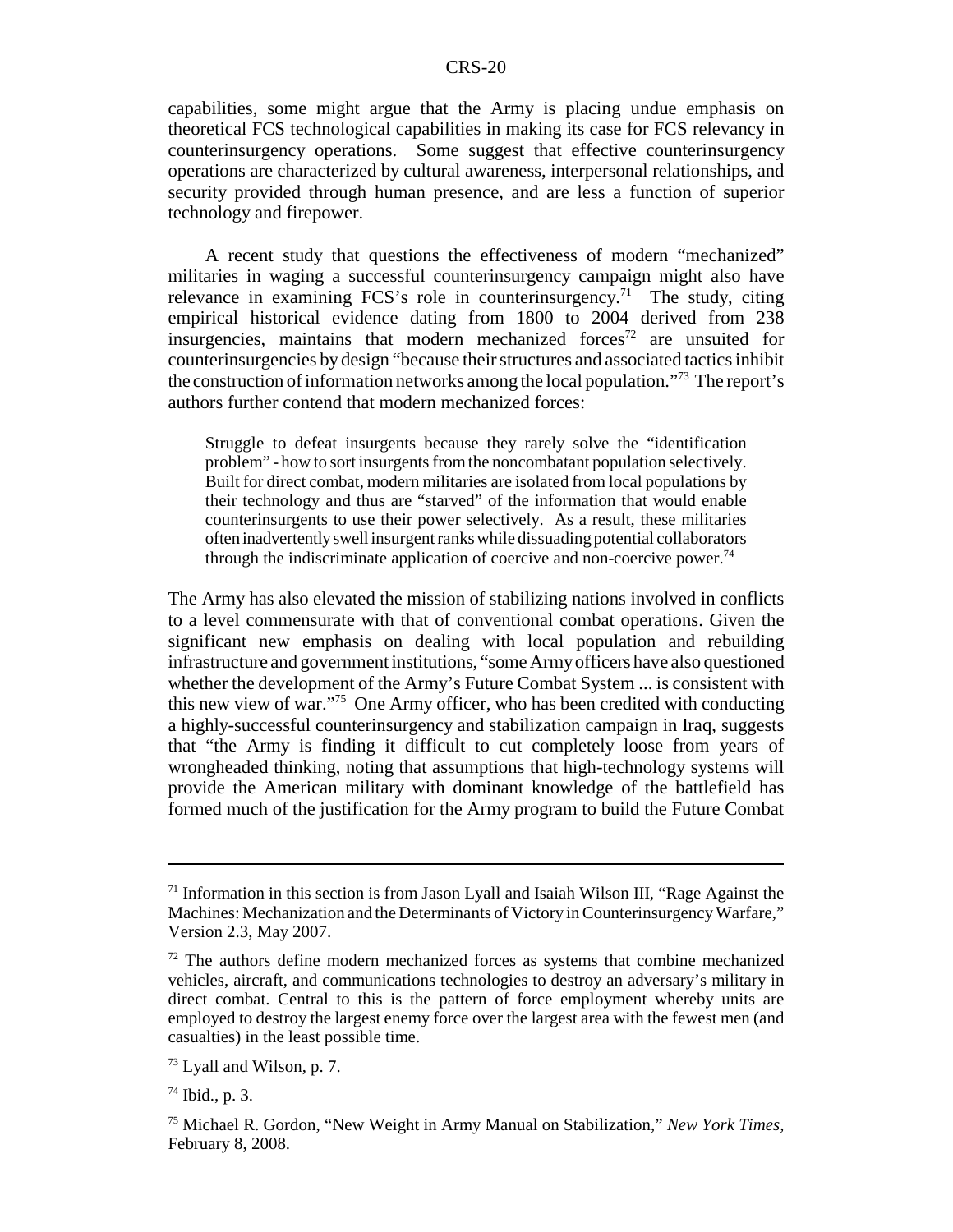#### CRS-21

System."<sup>76</sup> The strong contrary opinions held by some analysts and Army officers regarding FCS's relevance in counterinsurgency and stabilization operations might prove to be a subject for further review with the Army and DOD.

# **Additional Reading**

- CRS Report RL32476, *U.S. Army's Modular Redesign: Issues for Congress*, by Andrew Feickert.
- CRS Report RL33757, *U.S. Army and Marine Corps Equipment Requirements: Background and Issues for Congress,* by Andrew Feickert.
- CRS Report RL33161, *The Joint Tactical Radio System (JTRS) and the Army's Future Combat System (FCS): Issues for Congress*, by Andrew Feickert.
- CRS Report RL34333, *Does the Army Need a Full-Spectrum Force or Specialized Units: background and Issues for Congress* by Andrew Feickert.
- CRS Report RS21195, *Evolutionary Acquisition and Spiral Development in DOD Programs: Policy Issues for Congress*, by Gary J. Pagliano and Ronald O'Rourke.

# **Appendix. FCS Subsystems**

#### **Manned Ground Vehicles**

FCS manned ground vehicles (MGVs) are a family of eight different combat vehicles — with some having more than one variation — that are based on a common platform and are being designed to be air transportable by the U.S. Air Force. They are to be equipped with a variety of passive and active protection systems and sensors that the Army hopes will offer them the same survivability as the current heavy armor force. In addition the Army intends for its MGVs to be highly reliable, require low maintenance, and have fuel-efficient engines. The following are brief descriptions of MGV types and variants. All are intended to have a range of 750 kilometers and a top speed of 90 kilometers per hour (kph) — 55 miles per hour: $77$ 

**Mounted Combat System (MCS).** As envisioned, the MCS provides direct and beyond-line-of-sight (BLOS) fires, is capable of providing direct fire support to dismounted infantry, and can attack targets with BLOS fires out to a range of 8 kilometers. The MCS is intended to replace to current M-1 Abrams tank. The MCS

<sup>76</sup> Ibid.

<sup>77</sup> Information for these descriptions are taken from two Army sources: The Army's *FCS 18+1+1 White Paper*, dated October 15, 2004, and the *FCS 2005 Flipbook*, dated August 26, 2004.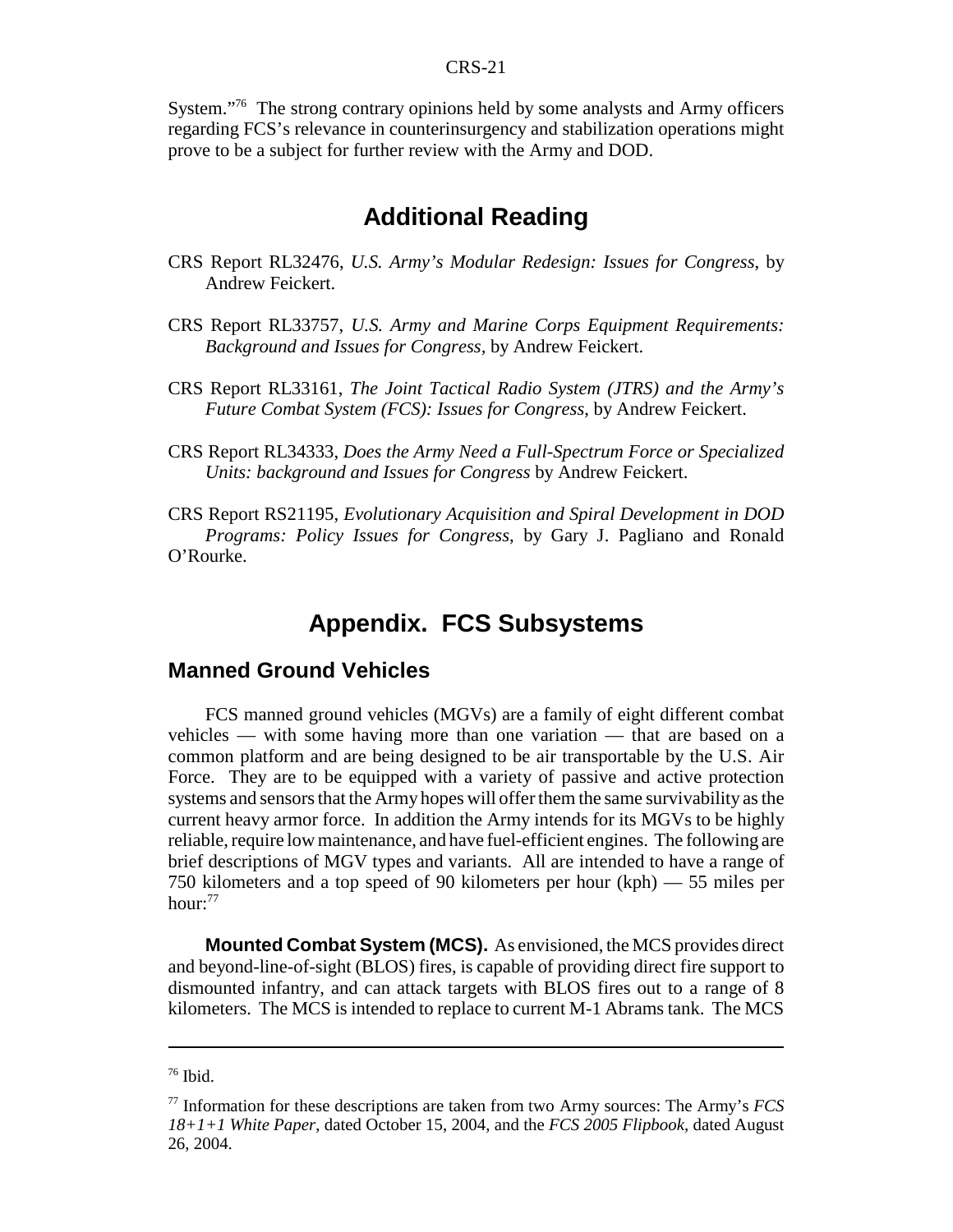is to have a crew of two and might also be able to accommodate two passengers. The MCS is to be armed with a 120 mm main gun, a .50 caliber machine gun, and a 40 mm automatic grenade launcher.

**Infantry Carrier Vehicle (ICV).** As planned, the ICV consists of four versions: the Company Commander version, the Platoon Leader verison, the Rifle Squad version, and the Weapons Squad version. All four versions appear to be identical from the exterior to prevent the targeting of a specific carrier version. The Rifle Squad version is to have a two-man crew, and is to be able to transport a nineman infantry squad and dismount them so that they can conduct combat operations on foot. The ICV is to mount a 30 or 40 mm cannon.

**Non-Line-of-Sight Cannon (NLOS-C).** The NLOS-C is to provide networked, extended-range targeting and precision attack of both point and area targets with a wide variety of munitions. Its primary purpose will be to provide responsive fires to FCS Combined Arms Battalions and their subordinate units. The NLOS is to have a two-man crew and a fully automated handling, loading, and firing capability.

**Non-Line-of-Sight Mortar (NLOS-M).** The NLOS-M is intended to provide indirect fires in support of FCS companies and platoons. The NLOS-M is to have a four-man crew, mount a 120mm mortar, and also carry an 81 mm mortar for dismounted operations away from the carrier.

**Reconnaissance and Surveillance Vehicle (RSV).** As planned, the RSV will feature advanced sensors to detect, locate, track, and identify targets from long ranges under all climatic conditions, both day and night. The RSV is to have a mastmounted long-range, electro-optical infra-red sensor, sensors for radio frequency (RF) intercept and direction finding as well as a remote chemical warfare agent detector. RSVs are to also carry four dismounted scouts, unattended ground sensors (UGS), a Small Unmanned Ground Vehicle (SUGV) with various payloads, and two Unmanned Aerial Vehicles (UAVs). In addition to the four scouts, the RSV is to have a two-man crew and a defensive weapons system.

**Command and Control Vehicle (C2V).** The C2V is intended to serve as the "hub" for battlefield command and control. It is to provide information management for the integrated network of communications and sensors for the FCS brigade combat teams. The C2V is to have a crew of two and carry four staff officers and also be capable of employing UAVs.

**Medical Vehicle - Evacuation (MV-E) and Medical Vehicle - Treatment (MV-T).** There are to be two versions of the MV: the MV-E and MV-T. The MV-E would permit combat trauma specialists to be closer to the casualty's point of injury as it is to move with combat forces and evacuate casualties to other treatment facilities. The MV-T is to enhance the ability to provide Advanced Trauma Management/Advanced Trauma Life Support forward in the battle area and both MV-E and MV-T would be capable of conducting medical procedures and treatments using telemedicine systems. Both would have four-man crews and the capability to carry four patients.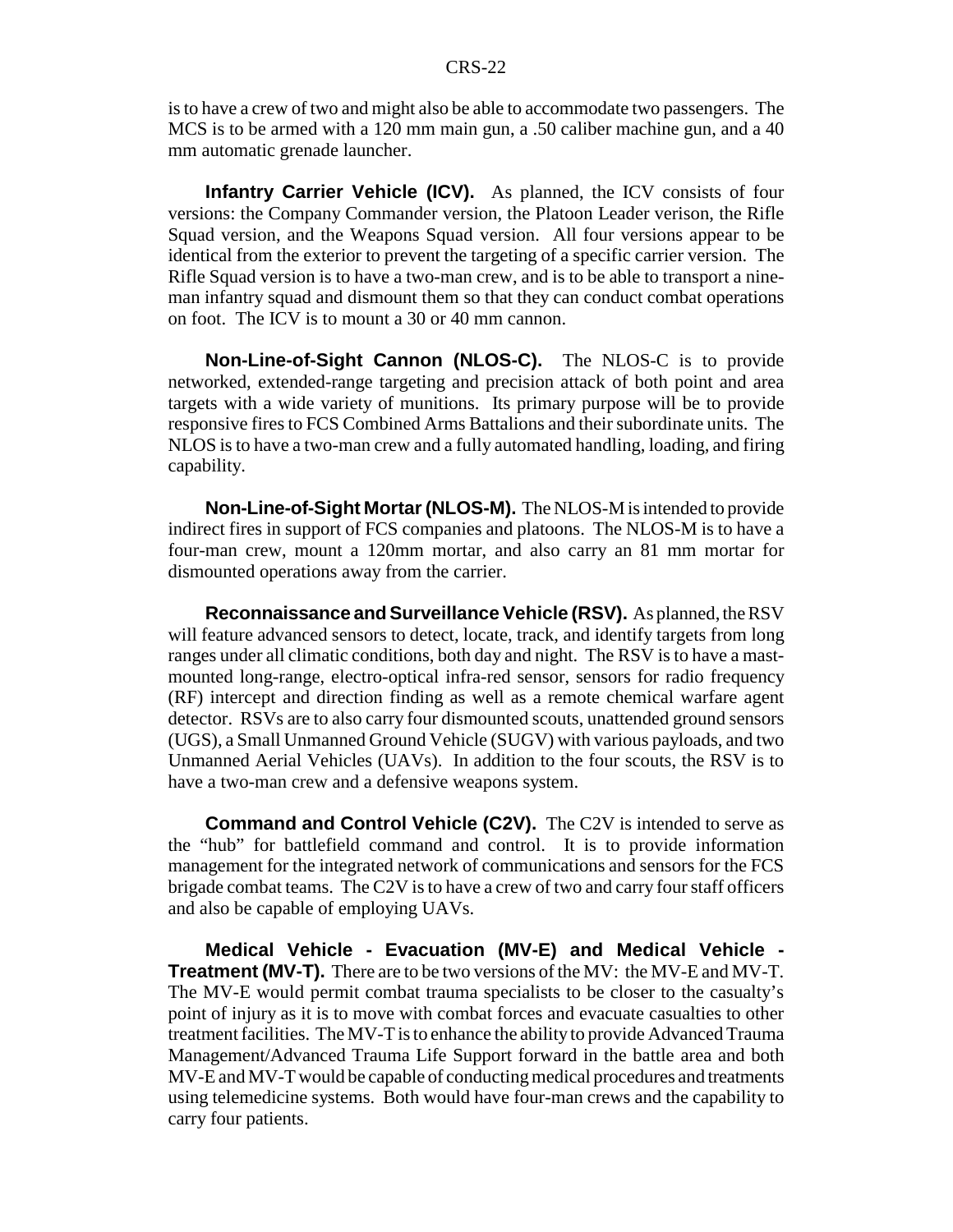**FCS Recovery and Maintenance Vehicle (FRMV).** The FRMV would be the FCS Brigade Combat Team's recovery and maintenance system. The FRMV is to have a crew of three, plus additional space for up to three recovered crew members.

# **Unmanned Aerial Vehicles (UAVs)78**

Each FCS-equipped brigade will have a number of UAVs.<sup>79</sup> While these UAVs are to provide a variety of capabilities to forces on the ground, some experts note that they could also present an air space management challenge to not only manned Army aviation assets, but also to Navy, Marine Corps, Air Force, and other nation's aircraft that might be providing support to Army ground operations. The following are brief descriptions of the Army's four classes of UAVs:

**Class I UAVs.** Class I UAVs are intended to provide Reconnaissance, Surveillance, and Target Acquisition (RSTA) at the platoon level. Weighing less than 15 pounds each, these Class I UAVs are intended to operate in urban and jungle terrain and have a vertical takeoff and landing capability. They are to be used to observe routes and targets and can provide limited communications transmissions relay. The Class I UAV are to be controlled by dismounted soldiers and can also be controlled by selected FCS ground platforms, and have an endurance of 50 minutes over an 8 kilometer area, and a 10,500 foot maximum ceiling.

**Class IV UAVs.** Class IV UAVs are intended to provide the FCS brigade commander with a long endurance capability encompassing all functions in Class I through Class III UAVs. It is intended to stay aloft for 72 continuous hours and operate over a 75 kilometer radius with a maximum ceiling of 16,500 feet. It is also planned to interface with other manned and unmanned aerial vehicles and be able to take off and land without a dedicated airfield.

# **Unmanned Ground Vehicles (UGVs)<sup>80</sup>**

**Armed Robotic Vehicle (ARV).** The ARV was intended to come in two variants — the Assault variant and the Reconnaissance, Surveillance, and Target Acquisition (RSTA) variant. The RSTA variant has been deferred as part of the Army's 2007 FCS program restructuring. The two variants were to share a common chassis. The Assault variant is to provide remote reconnaissance capability, deploy sensors, and employ its direct fire weapons and special munitions at targets such as buildings, bunkers, and tunnels. It is also intended to be able to conduct battle

 $78$  Unless otherwise noted, UAV information for these descriptions are taken from two Army sources: The Army's *FCS 18+1+1 White Paper*, dated October 15, 2004 and the *FCS 2005 Flipbook*, dated August 26, 2004.

<sup>79</sup> Sandra I. Erwin, "Army to Field Four Classes of UAVs," *National Defense*, April 2003.

<sup>&</sup>lt;sup>80</sup> Unless otherwise noted, information for these descriptions are taken from two Army sources: The Army's *FCS 18+1+1 White Paper*, dated October 15, 2004 and the *FCS 2005 Flipbook*, dated August 26, 2004.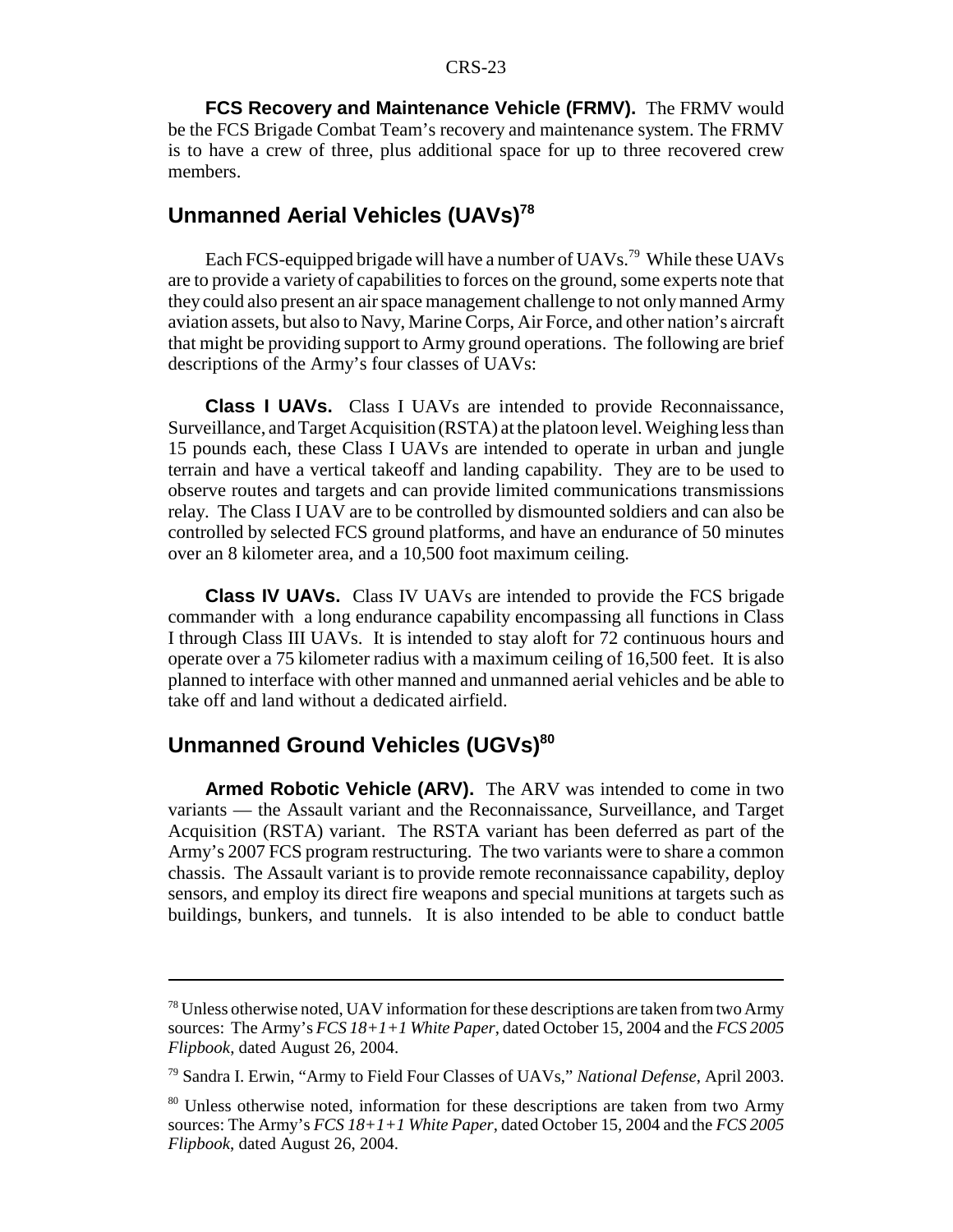damage assessments, act as a communications relay, and support both mounted and dismounted forces with direct and anti-tank fire as well as occupy key terrain.

**Small Unmanned Ground Vehicle (SUGV).** The SUGV is a small, lightweight, manportable UGV capable of operating in urban terrain, tunnels, and caves. The SUGV will weigh 30 pounds, operate for 6 hours without a battery recharge, and have a one kilometer ground range and a 200 meter tunnel range. Its modular design will permit a variety of payloads which will enable it to perform high-risk intelligence, surveillance, and reconnaissance (ISR) missions, and chemical weapons or toxic industrial chemical reconnaissance.

**Multifunctional Utility/Logistics and Equipment Vehicle (MULE).** The MULE is a UGV that will support dismounted infantry. It is to come in three variants sharing a common chassis — transport, countermine, and the Armed Robotic Vehicle - Assault - Light (ARV-A-L). The transport variant is to be able to carry 1,900 to 2,400 pounds of equipment and rucksacks for dismounted infantry and follow them in complex and rough terrain. The countermine variant is to have the capability to detect, mark, and neutralize anti-tank mines. The ARV-A-L variant is to incorporate a weapons package and a RSTA package to support dismounted infantry operations. The MULE is intended to have a 100 kilometer road, and 50 kilometer cross country, range.

# **Unattended Ground Sensors (UGS)<sup>81</sup>**

UGS are divided into two groups — Tactical UGS and Urban UGS — and are described as follows:

**Tactical UGS.** Tactical UGS include intelligence, surveillance, and reconnaissance (ISR) sensors and Chemical, Biological, Radiological, and Nuclear (CBRN) sensors. These sensors are to employ a variety of sensing technologies and integrated into the overall FCS network. They are intended to be deployed by hand, by vehicle, or by robot and have a 48 hour endurance. They are intended to be expendable, low-cost sensors used for such tasks as perimeter defense, surveillance, target acquisition, and CBRN early warning.

**Urban UGS.** Urban UGS can also be employed by soldiers, vehicles, or robots and are intended to provide situation awareness inside and outside of buildings for force protection and also for previously cleared buildings and areas.

**Non-Line-of-Sight Launch System (NLOS-LS).** NLOS-LS is to consist of a family of missiles in a deployable, platform-independent, container launch unit (CLU), which can be fired in an unmanned and remote mode. Each CLU is to have a fire control system and 15 missiles consisting of Precision Attack Missiles (PAM) and Loitering Attack Missiles (LAM).

The PAM is to have two employment modes — a direct-fire and a fast attack mode or a boost-glide mode. The missile is intended to receive target information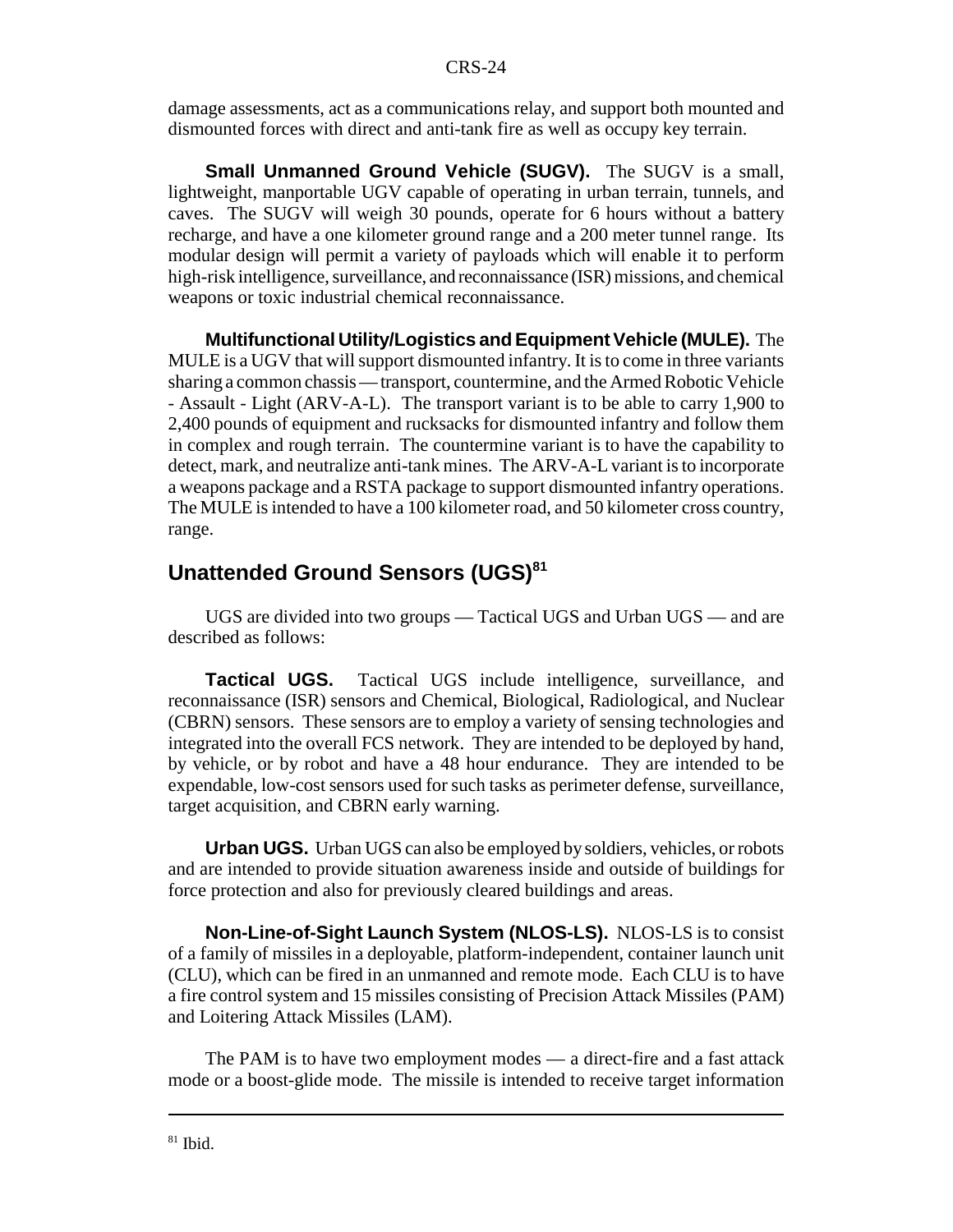prior to launch and receive and respond to target location updates while in flight. The PAM can be fired in the laser-designated mode and transmit near real-time target imagery prior to impact. The PAM is intended to be used against heavily armored targets.

The LAM is to provide imagery for search, surveillance, targeting, and battle damage assessment (BDA) and can also serve as an airborne radio retransmission sight. LAMs are to be capable of flying long distances with significant loiter times. LAMs are intended to be re-programmed in flight and attack, high value, fleeting targets.

#### **The Network82**

The FCS network is considered the most crucial system of all 14 systems. The FCS network is to consist of four interactive components — the System-of-Systems Common Operating Environment (SOSCOE); Battle Command (BC) software; communications and computers (CC); and intelligence, reconnaissance and surveillance (ISR) systems.

**System-of-Systems Common Operating Environment (SOSCOE).** The SOSCOE is to enable the integration of a variety of software packages into the FCS network. It is intended to use commercial, off-the-shelf hardware and allow for the integration of critical interoperability packages that translate Army, Navy, Air Force, Marine Corps, and allied message formats into internal FCS message formats.

**Battle Command (BC) Software.** Battle Command mission applications are to include mission planning and preparation, situational understanding, battle command and mission execution, and warfighter-machine interface.

*Mission Planning and Preparation.* Consists of 16 different functions that provide FCS units with the following automated capabilities:

- The development of deliberate, anticipatory, and rapid-response plans;
- The ability to perform plan assessments and evaluations;
- The ability to perform terrain analysis;
- The conduct of mission rehearsals; and
- The conduct of after action reviews.

**Situation Understanding.** This consists of 10 different packages that allow the user to better comprehend his surroundings. These packages employ map information and a variety of databases that help to determine enemy locations and capabilities, infer enemy intentions, and assess the threat to U.S. forces.

**Battle Command and Execution.** This package contains a variety of planning and decision aids to help commanders make rapid, informed, and accurate